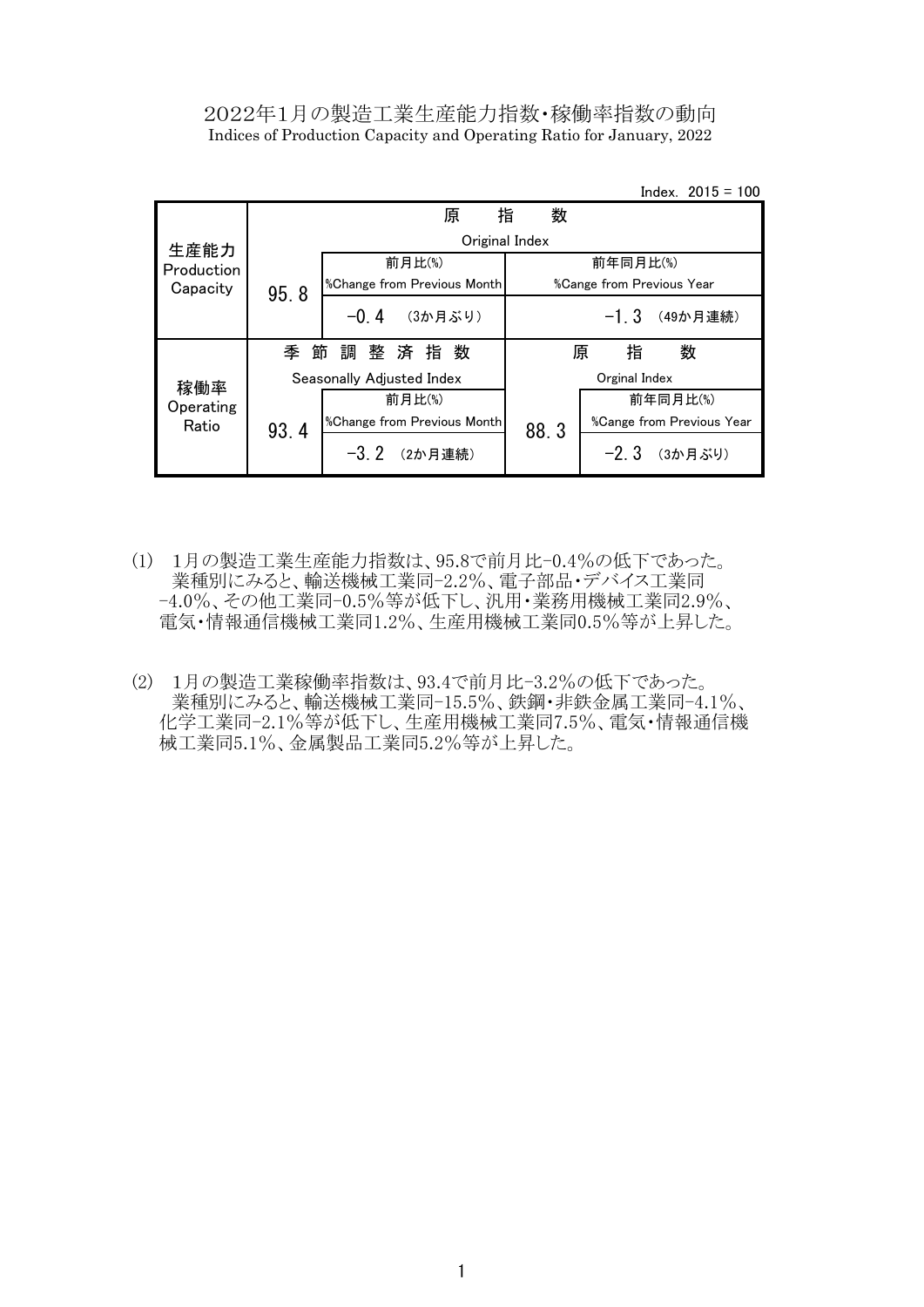#### 製造工業生産能力指数・稼働率指数の時系列表

Historical Data for Indices of Production Capacity and Operating Ratio

|                        |              |                                                      |                                               |                           |                                                      |                        |                                               |                | index, 2015=100 |
|------------------------|--------------|------------------------------------------------------|-----------------------------------------------|---------------------------|------------------------------------------------------|------------------------|-----------------------------------------------|----------------|-----------------|
|                        | 生産能力(末)      |                                                      | <b>Production Capacity</b>                    |                           | 稼働率                                                  | <b>Operating Ratio</b> |                                               |                |                 |
|                        |              | 原指数                                                  |                                               | 季節調整済指数                   |                                                      | 原指数                    |                                               |                |                 |
| 月<br>年                 |              | Original Index                                       |                                               | Seasonally Adjusted Index |                                                      | Original Index         |                                               |                | Year and        |
|                        |              | 前月(期)比<br>%Change From<br>Previous<br>Month(Quarter) | 前年<br>(同月期)比<br>%Change From<br>Previous Year |                           | 前月(期)比<br>%Change From<br>Previous<br>Month(Quarter) |                        | 前年<br>(同月期)比<br>%Change From<br>Previous Year |                | Month           |
| 2019 年                 | 98.2         |                                                      | $-0.5$                                        |                           |                                                      | 99.9                   | $-3.1$                                        | C.Y.           | 2019            |
| 2020                   | 97.3         |                                                      | $-0.9$                                        |                           |                                                      | 87.1                   | $-12.8$                                       | C.Y.           | 2020            |
| 2021                   | 96.2         |                                                      | $-1.1$                                        |                           |                                                      | 94.3                   | 8.3                                           | C.Y.           | 2021            |
|                        |              |                                                      |                                               |                           |                                                      |                        |                                               |                |                 |
| 2018年度                 | 98.6         |                                                      | $-0.2$                                        |                           |                                                      | 102.5                  | $-0.2$                                        | F.Y.           | 2018            |
| 2019                   | 98.2         |                                                      | $-0.4$                                        |                           |                                                      | 98.2                   | $-4.2$                                        | F.Y.           | 2019            |
| 2020                   | 97.0         |                                                      | $-1.2$                                        |                           |                                                      | 87.4                   | $-11.0$                                       | F.Y.           | 2020            |
|                        |              |                                                      |                                               |                           |                                                      |                        |                                               |                |                 |
| 年<br>IV期<br>2020       | 97.3         | 0.0                                                  | $-0.9$                                        | 92.6                      | 8.8                                                  | 93.9                   | $-2.5$                                        | Q <sub>4</sub> | 2020            |
| 年<br>2021<br>I期        | 97.0         | $-0.3$                                               | $-1.2$                                        | 95.6                      | 3.2                                                  | 96.1                   | 1.3                                           | Q1             | 2021            |
| Ⅱ期                     | 96.6         | $-0.4$                                               | $-1.0$                                        | 96.7                      | 1.2                                                  | 95.1                   | 28.3                                          | Q2             |                 |
| 皿期                     | 96.2         | $-0.4$                                               | $-1.1$                                        | 90.2                      | $-6.7$                                               | 90.4                   | 6.0                                           | Q3             |                 |
| IV期                    | 96.2         | 0.0                                                  | $-1.1$                                        | 94.4                      | 4.7                                                  | 95.7                   | 1.9                                           | Q <sub>4</sub> |                 |
|                        |              |                                                      |                                               |                           |                                                      |                        |                                               |                |                 |
| 年<br>11月<br>2020       | 97.3         | 0.0                                                  | $-1.0$                                        | 91.9                      | $-1.4$                                               | 92.5                   | $-3.7$<br>$-0.6$                              | Nov.           | 2020            |
| 12月<br>年<br>1月<br>2021 | 97.3<br>97.1 | 0.0                                                  | $-0.9$<br>$-1.3$                              | 92.7<br>95.7              | 0.9<br>3.2                                           | 93.8<br>90.4           | $-3.1$                                        | Dec.           |                 |
| 2月                     | 97.1         | $-0.2$<br>0.0                                        | $-1.2$                                        | 93.0                      | $-2.8$                                               | 91.4                   | $-1.0$                                        | Jan.           | 2021            |
| 3月                     | 97.0         | $-0.1$                                               | $-1.2$                                        | 98.2                      | 5.6                                                  | 106.4                  | 7.3                                           | Feb.<br>Mar.   |                 |
| 4月                     | 96.7         | $-0.3$                                               | $-0.9$                                        | 99.3                      | 1.1                                                  | 98.2                   | 23.8                                          | Apr.           |                 |
| 5月                     | 96.5         | $-0.2$                                               | $-1.2$                                        | 92.5                      | $-6.8$                                               | 86.8                   | 31.3                                          | May            |                 |
| 6月                     | 96.6         | 0.1                                                  | $-1.0$                                        | 98.2                      | 6.2                                                  | 100.3                  | 30.3                                          | Jun.           |                 |
| 7月                     | 96.5         | $-0.1$                                               | $-1.1$                                        | 94.9                      | $-3.4$                                               | 98.9                   | 14.1                                          | Jul.           |                 |
| 8月                     | 96.4         | $-0.1$                                               | $-1.2$                                        | 91.2                      | $-3.9$                                               | 84.2                   | 9.6                                           | Aug.           |                 |
| 9月                     | 96.2         | $-0.2$                                               | $-1.1$                                        | 84.5                      | $-7.3$                                               | 88.0                   | $-4.9$                                        | Sep.           |                 |
| 10月                    | 96.1         | $-0.1$                                               | $-1.2$                                        | 89.7                      | 6.2                                                  | 90.3                   | $-5.2$                                        | Oct.           |                 |
| 11月                    | 96.2         | 0.1                                                  | $-1.1$                                        | 96.9                      | 8.0                                                  | 99.1                   | 7.1                                           | Nov.           |                 |
| 12月                    | 96.2         | 0.0                                                  | $-1.1$                                        | 96.5                      | $-0.4$                                               | 97.7                   | 4.2                                           | Dec.           |                 |
| 1月<br>2022 年           | 95.8         | $-0.4$                                               | $-1.3$                                        | 93.4                      | $-3.2$                                               | 88.3                   | $-2.3$                                        | Jan.           | 2022            |

#### 製造工業生産能力指数・稼働率指数の推移(グラフ)

Historical Data (Graph) for Indices of Production Capacity and Operating Ratio

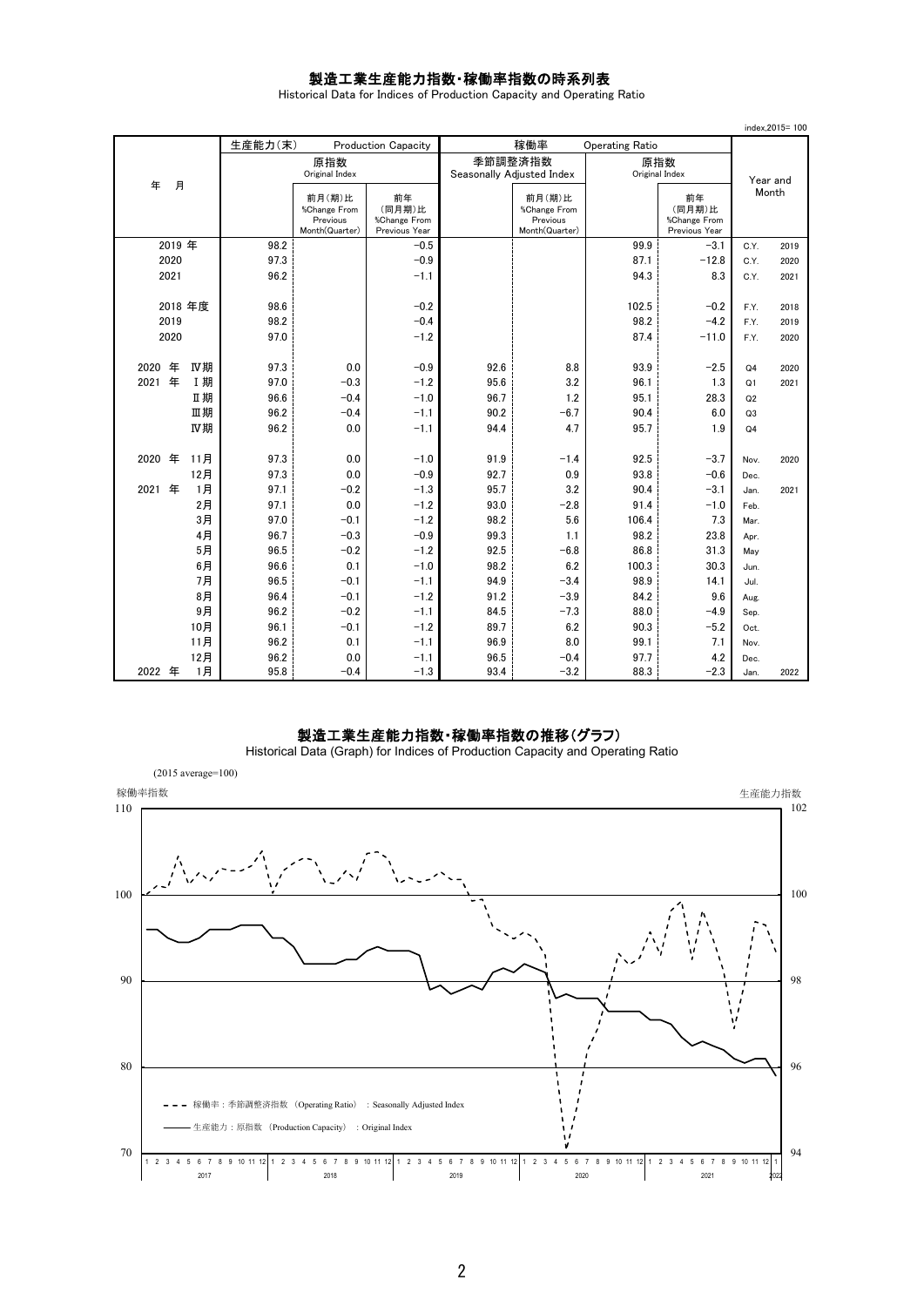〈鉄鋼・非鉄金属工業;Iron, steel and Non-ferrous metals〉 〈鉄鋼業;Iron and steel〉

| index.2015=100 |  |
|----------------|--|
|                |  |

|        |         |      | 生産能力(末)<br><b>Production Capacity</b>                       |                                                     |                  | 稼働率<br><b>Operating Ratio</b>                               |       |                                                     |      | 生産能力(末)<br><b>Production Capacity</b>                       |                                                     |                                         | 稼働率<br><b>Operating Ratio</b>                               |       |                                                     |                |
|--------|---------|------|-------------------------------------------------------------|-----------------------------------------------------|------------------|-------------------------------------------------------------|-------|-----------------------------------------------------|------|-------------------------------------------------------------|-----------------------------------------------------|-----------------------------------------|-------------------------------------------------------------|-------|-----------------------------------------------------|----------------|
|        |         |      | 原指数<br>Original Index                                       |                                                     | 季節調整済指数<br>Index | Seasonally Adjusted                                         |       | 原指数<br>Original Index                               |      | 原指数<br>Original Index                                       |                                                     | 季節調整済指数<br>Seasonally Adjusted<br>Index |                                                             |       | 原指数<br>Original Index                               |                |
|        |         |      | 前月(期)比<br>%Change<br>From<br>Previous<br>Month<br>(Quarter) | 前年<br>(同月期)比<br>%Change<br>From<br>Previous<br>Year |                  | 前月(期)比<br>%Change<br>From<br>Previous<br>Month<br>(Quarter) |       | 前年<br>(同月期)比<br>%Change<br>From<br>Previous<br>Year |      | 前月(期)比<br>%Change<br>From<br>Previous<br>Month<br>(Quarter) | 前年<br>(同月期)比<br>%Change<br>From<br>Previous<br>Year |                                         | 前月(期)比<br>%Change<br>From<br>Previous<br>Month<br>(Quarter) |       | 前年<br>(同月期)比<br>%Change<br>From<br>Previous<br>Year |                |
|        | 2019 年  | 97.7 |                                                             | $-0.8$                                              |                  |                                                             | 98.0  | $-4.7$                                              | 96.5 |                                                             | $-1.1$                                              |                                         |                                                             | 97.2  | $-4.5$                                              | C.Y. 2019      |
|        | 2020 年  | 95.8 |                                                             | $-1.9$                                              |                  |                                                             | 85.9  | $-12.3$                                             | 93.7 |                                                             | $-2.9$                                              |                                         |                                                             | 83.4  | $-14.2$                                             | 2020           |
|        | 2021 年  | 95.5 |                                                             | $-0.3$                                              |                  |                                                             | 97.0  | 12.9                                                | 93.5 |                                                             | $-0.2$                                              |                                         |                                                             | 97.0  | 16.3                                                | 2021           |
|        |         |      |                                                             |                                                     |                  |                                                             |       |                                                     |      |                                                             |                                                     |                                         |                                                             |       |                                                     |                |
|        | 2018 年度 | 98.6 |                                                             | 0.3                                                 |                  |                                                             | 101.6 | $-1.0$                                              | 97.7 |                                                             | 0.3                                                 |                                         |                                                             | 100.5 | $-1.6$                                              | F.Y. 2018      |
|        | 2019 年度 | 97.7 |                                                             | $-0.9$                                              |                  |                                                             | 97.2  | $-4.3$                                              | 96.5 |                                                             | $-1.2$                                              |                                         |                                                             | 96.3  | $-4.2$                                              | 2019           |
|        | 2020 年度 | 96.2 |                                                             | $-1.5$                                              |                  |                                                             | 86.0  | $-11.5$                                             | 94.2 |                                                             | $-2.4$                                              |                                         |                                                             | 83.7  | $-13.1$                                             | 2020           |
|        |         |      |                                                             |                                                     |                  |                                                             |       |                                                     |      |                                                             |                                                     |                                         |                                                             |       |                                                     |                |
| 2020 年 | IV期     | 95.8 | $-0.3$                                                      | $-1.9$                                              | 92.3             | 15.4                                                        | 92.3  | $-3.5$                                              | 93.7 | $-0.4$                                                      | $-2.9$                                              | 88.8                                    | 14.9                                                        | 89.4  | $-4.3$                                              | Q4 2020        |
| 2021 年 | I期      | 96.2 | 0.4                                                         | $-1.5$                                              | 96.3             | 4.3                                                         | 96.1  | 0.5                                                 | 94.2 | 0.5                                                         | $-2.4$                                              | 95.6                                    | 7.7                                                         | 95.8  | 0.9                                                 | Q1 2021        |
|        | Ⅱ期      | 96.0 | $-0.2$                                                      | 0.2                                                 | 97.3             | 1.0                                                         | 97.6  | 28.8                                                | 94.1 | $-0.1$                                                      | 0.4                                                 | 97.3                                    | 1.8                                                         | 97.5  | 33.9                                                | Q2             |
|        | Ⅲ期      | 96.4 | 0.4                                                         | 0.3                                                 | 96.4             | $-0.9$                                                      | 96.2  | 20.4                                                | 94.7 | 0.6                                                         | 0.6                                                 | 98.2                                    | 0.9                                                         | 97.2  | 27.1                                                | Q <sub>3</sub> |
|        | IV期     | 95.5 | $-0.9$                                                      | $-0.3$                                              | 98.0             | 1.7                                                         | 98.0  | 6.2                                                 | 93.5 | $-1.3$                                                      | $-0.2$                                              | 97.0                                    | $-1.2$                                                      | 97.6  | 9.2                                                 | Q4             |
|        |         |      |                                                             |                                                     |                  |                                                             |       |                                                     |      |                                                             |                                                     |                                         |                                                             |       |                                                     |                |
| 2020 年 | 11月     | 95.8 | 0.0                                                         | $-1.9$                                              | 92.6             | 2.4                                                         | 92.3  | $-2.8$                                              | 93.7 | 0.0                                                         | $-2.9$                                              | 89.4                                    | 4.2                                                         | 89.4  | $-3.5$                                              | Nov. 2020      |
|        | 12月     | 95.8 | 0.0                                                         | $-1.9$                                              | 93.9             | 1.4                                                         | 92.2  | $-1.4$                                              | 93.7 | 0.0                                                         | $-2.9$                                              | 91.3                                    | 2.1                                                         | 90.8  | $-0.3$                                              | Dec.           |
| 2021 年 | 1月      | 96.2 | 0.4                                                         | $-1.5$                                              | 95.6             | 1.8                                                         | 94.4  | $-1.4$                                              | 94.3 | 0.6                                                         | $-2.3$                                              | 93.5                                    | 2.4                                                         | 95.5  | $-1.2$                                              | Jan. 2021      |
|        | 2月      | 96.2 | 0.0                                                         | $-1.5$                                              | 95.4             | $-0.2$                                                      | 90.7  | $-3.7$                                              | 94.3 | 0.0                                                         | $-2.3$                                              | 95.1                                    | 1.7                                                         | 90.2  | $-2.8$                                              | Feb.           |
|        | 3月      | 96.2 | 0.0                                                         | $-1.5$                                              | 97.8             | 2.5                                                         | 103.1 | 6.3                                                 | 94.2 | $-0.1$                                                      | $-2.4$                                              | 98.2                                    | 3.3                                                         | 101.8 | 7.0                                                 | Mar.           |
|        | 4月      | 96.0 | $-0.2$                                                      | 0.2                                                 | 97.3             | $-0.5$                                                      | 96.8  | 17.3                                                | 94.1 | $-0.1$                                                      | 0.4                                                 | 96.3                                    | $-1.9$                                                      | 95.1  | 19.2                                                | Apr.           |
|        | 5月      | 96.0 | 0.0                                                         | 0.2                                                 | 96.0             | $-1.3$                                                      | 96.5  | 32.7                                                | 94.1 | 0.0                                                         | 0.4                                                 | 97.5                                    | 1.2                                                         | 99.0  | 38.8                                                | May            |
|        | 6月      | 96.0 | 0.0                                                         | 0.2                                                 | 98.5             | 2.6                                                         | 99.6  | 37.8                                                | 94.1 | 0.0                                                         | 0.4                                                 | 98.0                                    | 0.5                                                         | 98.3  | 45.8                                                | Jun.           |
|        | 7月      | 96.5 | 0.5                                                         | 0.4                                                 | 97.8             | $-0.7$                                                      | 98.9  | 28.3                                                | 94.7 | 0.6                                                         | 0.6                                                 | 99.3                                    | 1.3                                                         | 98.0  | 36.7                                                | Jul.           |
|        | 8月      | 96.5 | 0.0                                                         | 0.4                                                 | 95.2             | $-2.7$                                                      | 93.0  | 18.8                                                | 94.7 | 0.0                                                         | 0.6                                                 | 95.4                                    | $-3.9$                                                      | 96.4  | 22.3                                                | Aug.           |
|        | 9月      | 96.4 | $-0.1$                                                      | 0.3                                                 | 96.1             | 0.9                                                         | 96.8  | 15.0                                                | 94.7 | 0.0                                                         | 0.6                                                 | 99.9                                    | 4.7                                                         | 97.1  | 22.8                                                | Sep.           |
|        | 10月     | 95.5 | $-0.9$                                                      | $-0.3$                                              | 96.4             | 0.3                                                         | 98.3  | 6.5                                                 | 93.5 | $-1.3$                                                      | $-0.2$                                              | 95.8                                    | -4.1                                                        | 98.5  | 11.9                                                | Oct.           |
|        | 11月     | 95.5 | 0.0                                                         | $-0.3$                                              | 99.4             | 3.1                                                         | 99.3  | 7.6                                                 | 93.5 | 0.0                                                         | $-0.2$                                              | 98.4                                    | 2.7                                                         | 98.2  | 9.8                                                 | Nov.           |
|        | 12月     | 95.5 | 0.0                                                         | $-0.3$                                              | 98.3             | $-1.1$                                                      | 96.5  | 4.7                                                 | 93.5 | 0.0                                                         | $-0.2$                                              | 96.7                                    | $-1.7$                                                      | 96.2  | 5.9                                                 | Dec.           |
| 2022 年 | 1月      | 95.6 | 0.1                                                         | $-0.6$                                              | 94.3             | $-4.1$                                                      | 93.1  | $-1.4$                                              | 93.5 | 0.0                                                         | $-0.8$                                              | 92.2                                    | $-4.7$                                                      | 94.1  | $-1.5$                                              | Jan. 2022      |

## 〈非鉄金属工業;Non-ferrous metals〉 〈金属製品工業;Fabricated metals〉

|        |         |       | 生産能力(末)<br><b>Production Capacity</b>                       |                                                     |         | 稼働率<br>Operating Ratio                                      |       |                                                     |      | 生産能力(末)<br><b>Production Capacity</b>                       |                                                     |      | 稼働率                                                         | <b>Operating Ratio</b> |                                                     |                |
|--------|---------|-------|-------------------------------------------------------------|-----------------------------------------------------|---------|-------------------------------------------------------------|-------|-----------------------------------------------------|------|-------------------------------------------------------------|-----------------------------------------------------|------|-------------------------------------------------------------|------------------------|-----------------------------------------------------|----------------|
|        |         |       | 原指数<br>Original Index                                       |                                                     | 季節調整済指数 | Seasonally Adjusted<br>Index                                |       | 原指数<br>Original Index                               |      | 原指数<br>Original Index                                       |                                                     |      | 季節調整済指数<br>Seasonally Adjusted<br>Index                     |                        | 原指数<br>Original Index                               |                |
|        |         |       | 前月(期)比<br>%Change<br>From<br>Previous<br>Month<br>(Quarter) | 前年<br>(同月期)比<br>%Change<br>From<br>Previous<br>Year |         | 前月(期)比<br>%Change<br>From<br>Previous<br>Month<br>(Quarter) |       | 前年<br>(同月期)比<br>%Change<br>From<br>Previous<br>Year |      | 前月(期)比<br>%Change<br>From<br>Previous<br>Month<br>(Quarter) | 前年<br>(同月期)比<br>%Change<br>From<br>Previous<br>Year |      | 前月(期)比<br>%Change<br>From<br>Previous<br>Month<br>(Quarter) |                        | 前年<br>(同月期)比<br>%Change<br>From<br>Previous<br>Year |                |
|        | 2019 年  | 100.2 |                                                             | $-0.1$                                              |         |                                                             | 99.7  | $-4.8$                                              | 99.7 |                                                             | 0.7                                                 |      |                                                             | 98.8                   | $-4.4$                                              | C.Y. 2019      |
|        | 2020 年  | 100.0 |                                                             | $-0.2$                                              |         |                                                             | 91.2  | $-8.5$                                              | 98.6 |                                                             | $-1.1$                                              |      |                                                             | 90.0                   | $-8.9$                                              | 2020           |
|        | 2021 年  | 99.6  |                                                             | $-0.4$                                              |         |                                                             | 97.0  | 6.4                                                 | 98.6 |                                                             | 0.0                                                 |      |                                                             | 93.3                   | 3.7                                                 | 2021           |
|        |         |       |                                                             |                                                     |         |                                                             |       |                                                     |      |                                                             |                                                     |      |                                                             |                        |                                                     |                |
|        | 2018年度  | 100.4 |                                                             | 0.5                                                 |         |                                                             | 103.9 | 0.4                                                 | 98.9 |                                                             | $-0.8$                                              |      |                                                             | 103.6                  | 3.5                                                 | F.Y. 2018      |
|        | 2019 年度 | 100.1 |                                                             | $-0.3$                                              |         |                                                             | 99.2  | $-4.5$                                              | 99.3 |                                                             | 0.4                                                 |      |                                                             | 97.2                   | $-6.2$                                              | 2019           |
|        | 2020 年度 | 100.0 |                                                             | $-0.1$                                              |         |                                                             | 91.0  | $-8.3$                                              | 98.4 |                                                             | $-0.9$                                              |      |                                                             | 89.6                   | $-7.8$                                              | 2020           |
|        |         |       |                                                             |                                                     |         |                                                             |       |                                                     |      |                                                             |                                                     |      |                                                             |                        |                                                     |                |
| 2020 年 | IV期     | 100.0 | $-0.1$                                                      | $-0.2$                                              | 95.2    | 7.4                                                         | 98.3  | $-2.0$                                              | 98.6 | 0.0                                                         | $-1.1$                                              | 88.2 | $-1.0$                                                      | 88.3                   | $-7.7$                                              | Q4 2020        |
| 2021 年 | I 期     | 100.0 | 0.0                                                         | $-0.1$                                              | 97.6    | 2.5                                                         | 96.5  | $-0.8$                                              | 98.4 | $-0.2$                                                      | $-0.9$                                              | 93.0 | 5.4                                                         | 91.6                   | $-1.9$                                              | Q1 2021        |
|        | Ⅱ期      | 100.0 | 0.0                                                         | $-0.1$                                              | 97.9    | 0.3                                                         | 98.0  | 19.2                                                | 98.4 | 0.0                                                         | $-1.0$                                              | 96.4 | 3.7                                                         | 95.9                   | 9.9                                                 | Q2             |
|        | 皿期      | 99.6  | $-0.4$                                                      | $-0.5$                                              | 96.4    | $-1.5$                                                      | 94.5  | 8.6                                                 | 98.4 | 0.0                                                         | $-0.2$                                              | 92.4 | $-4.1$                                                      | 94.4                   | 3.6                                                 | Q <sub>3</sub> |
|        | IV期     | 99.6  | 0.0                                                         | $-0.4$                                              | 95.9    | $-0.5$                                                      | 98.9  | 0.6                                                 | 98.6 | 0.2                                                         | 0.0                                                 | 91.1 | $-1.4$                                                      | 91.2                   | 3.3                                                 | Q <sub>4</sub> |
|        |         |       |                                                             |                                                     |         |                                                             |       |                                                     |      |                                                             |                                                     |      |                                                             |                        |                                                     |                |
| 2020 年 | 11月     | 100.1 | 0.0                                                         | $-0.1$                                              | 95.5    | $-0.6$                                                      | 98.2  | $-1.8$                                              | 98.6 | 0.0                                                         | $-1.1$                                              | 87.6 | $-2.2$                                                      | 87.5                   | $-7.5$                                              | Nov. 2020      |
|        | 12月     | 100.0 | $-0.1$                                                      | $-0.2$                                              | 94.1    | $-1.5$                                                      | 95.3  | $-3.3$                                              | 98.6 | 0.0                                                         | $-1.1$                                              | 87.3 | $-0.3$                                                      | 85.8                   | $-9.1$                                              | Dec.           |
| 2021 年 | 1月      | 100.0 | 0.0                                                         | $-0.1$                                              | 98.8    | 5.0                                                         | 92.1  | $-1.8$                                              | 98.5 | $-0.1$                                                      | $-1.2$                                              | 93.0 | 6.5                                                         | 83.1                   | $-3.1$                                              | Jan. 2021      |
|        | 2月      | 100.0 | 0.0                                                         | $-0.1$                                              | 93.3    | $-5.6$                                                      | 91.6  | -5.7                                                | 98.4 | $-0.1$                                                      | $-0.7$                                              | 91.9 | $-1.2$                                                      | 88.1                   | $-5.7$                                              | Feb.           |
|        | 3月      | 100.0 | 0.0                                                         | $-0.1$                                              | 100.7   | 7.9                                                         | 105.8 | 4.9                                                 | 98.4 | 0.0                                                         | $-0.9$                                              | 94.0 | 2.3                                                         | 103.5                  | 2.6                                                 | Mar.           |
|        | 4月      | 100.0 | 0.0                                                         | 0.0                                                 | 100.7   | 0.0                                                         | 100.4 | 13.8                                                | 98.4 | 0.0                                                         | $-0.8$                                              | 94.4 | 0.4                                                         | 96.6                   | 5.2                                                 | Apr.           |
|        | 5月      | 100.0 | 0.0                                                         | $-0.1$                                              | 93.5    | $-7.1$                                                      | 91.2  | 20.5                                                | 98.4 | 0.0                                                         | $-0.8$                                              | 97.7 | 3.5                                                         | 92.5                   | 14.2                                                | May            |
|        | 6月      | 100.0 | 0.0                                                         | $-0.1$                                              | 99.4    | 6.3                                                         | 102.3 | 23.6                                                | 98.4 | 0.0                                                         | $-1.0$                                              | 97.0 | $-0.7$                                                      | 98.6                   | 10.8                                                | Jun.           |
|        | 7月      | 100.0 | 0.0                                                         | $-0.1$                                              | 98.5    | $-0.9$                                                      | 101.0 | 14.1                                                | 98.4 | 0.0                                                         | $-0.3$                                              | 93.0 | $-4.1$                                                      | 99.8                   | 3.3                                                 | Jul.           |
|        | 8月      | 100.0 | 0.0                                                         | $-0.1$                                              | 97.2    | $-1.3$                                                      | 86.1  | 11.2                                                | 98.4 | 0.0                                                         | $-0.3$                                              | 91.9 | $-1.2$                                                      | 87.8                   | 4.4                                                 | Aug.           |
|        | 9月      | 99.6  | $-0.4$                                                      | $-0.5$                                              | 93.4    | $-3.9$                                                      | 96.3  | 1.3                                                 | 98.4 | 0.0                                                         | $-0.2$                                              | 92.3 | 0.4                                                         | 95.6                   | 3.4                                                 | Sep.           |
|        | 10月     | 99.6  | 0.0                                                         | $-0.5$                                              | 93.7    | 0.3                                                         | 97.8  | $-3.6$                                              | 98.4 | 0.0                                                         | $-0.2$                                              | 88.8 | $-3.8$                                                      | 90.0                   | $-1.7$                                              | Oct.           |
|        | 11月     | 99.6  | 0.0                                                         | $-0.5$                                              | 97.8    | 4.4                                                         | 101.6 | 3.5                                                 | 98.4 | 0.0                                                         | $-0.2$                                              | 93.4 | 5.2                                                         | 94.2                   | 7.7                                                 | Nov.           |
|        | 12月     | 99.6  | 0.0                                                         | $-0.4$                                              | 96.1    | $-1.7$                                                      | 97.3  | 2.1                                                 | 98.6 | 0.2                                                         | 0.0                                                 | 91.1 | $-2.5$                                                      | 89.5                   | 4.3                                                 | Dec.           |
| 2022 年 | 1月      | 99.6  | 0.0                                                         | $-0.4$                                              | 97.6    | 1.6                                                         | 91.0  | $-1.2$                                              | 98.4 | $-0.2$                                                      | $-0.1$                                              | 95.8 | 5.2                                                         | 85.6                   | 3.0                                                 | Jan. 2022      |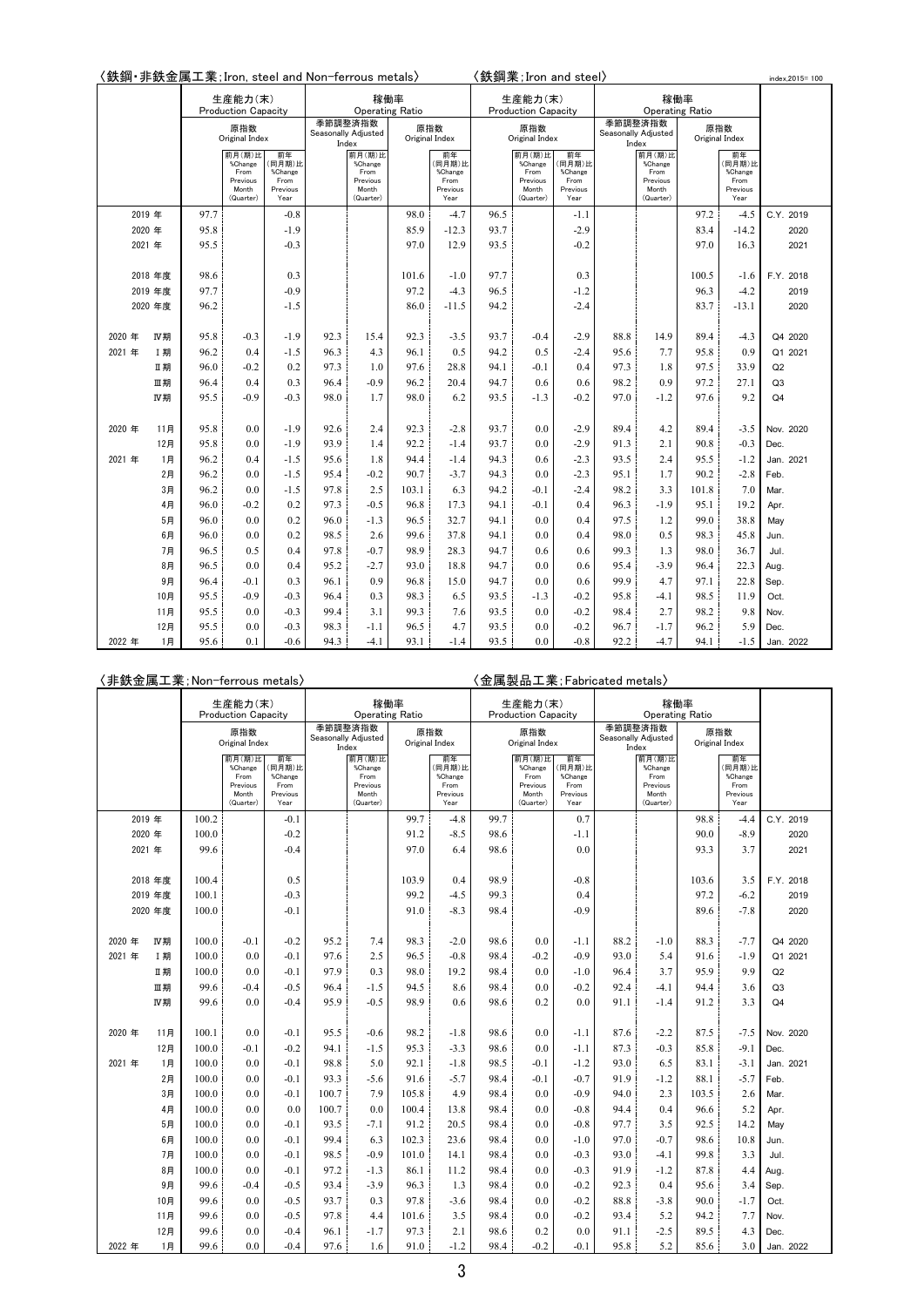# 〈汎用・業務用機械工業;General-purpose and

| 〈生産用機械工業; Production machinery〉 |         |                                                                |                                                             |                                                     |      |                                                             |      |                                                     |      |                                                             |                                                     | business oriented machinery |                                                             |       |                                                     | index, 2015=100 |
|---------------------------------|---------|----------------------------------------------------------------|-------------------------------------------------------------|-----------------------------------------------------|------|-------------------------------------------------------------|------|-----------------------------------------------------|------|-------------------------------------------------------------|-----------------------------------------------------|-----------------------------|-------------------------------------------------------------|-------|-----------------------------------------------------|-----------------|
|                                 |         | 生産能力(末)<br><b>Production Capacity</b><br>原指数<br>Original Index |                                                             |                                                     |      | 稼働率                                                         |      |                                                     |      | 生産能力(末)                                                     |                                                     |                             | 稼働率                                                         |       |                                                     |                 |
|                                 |         |                                                                |                                                             |                                                     |      | <b>Operating Ratio</b>                                      |      |                                                     |      | <b>Production Capacity</b>                                  |                                                     |                             | <b>Operating Ratio</b>                                      |       |                                                     |                 |
|                                 |         |                                                                |                                                             |                                                     |      | 季節調整済指数<br>Seasonally Adjusted<br>Index                     |      | 原指数<br>Original Index                               |      | 原指数<br>Original Index                                       |                                                     |                             | 季節調整済指数<br>Seasonally Adjusted<br>Index                     |       | 原指数<br>Original Index                               |                 |
|                                 |         |                                                                | 前月(期)比<br>%Change<br>From<br>Previous<br>Month<br>(Quarter) | 前年<br>(同月期)比<br>%Change<br>From<br>Previous<br>Year |      | 前月(期)比<br>%Change<br>From<br>Previous<br>Month<br>(Quarter) |      | 前年<br>(同月期)比<br>%Change<br>From<br>Previous<br>Year |      | 前月(期)比<br>%Change<br>From<br>Previous<br>Month<br>(Quarter) | 前年<br>(同月期)比<br>%Change<br>From<br>Previous<br>Year |                             | 前月(期)比<br>%Change<br>From<br>Previous<br>Month<br>(Quarter) |       | 前年<br>(同月期)比<br>%Change<br>From<br>Previous<br>Year |                 |
|                                 | 2019 年  | 104.7                                                          |                                                             | 1.1                                                 |      |                                                             | 86.9 | $-10.8$                                             | 95.8 |                                                             | -1.2                                                |                             |                                                             | 105.1 | $-5.8$                                              | C.Y. 2019       |
|                                 | 2020年   | 104.0                                                          |                                                             | $-0.7$                                              |      |                                                             | 69.0 | $-20.6$                                             | 94.9 |                                                             | $-0.9$                                              |                             |                                                             | 90.4  | $-14.0$                                             | 2020            |
|                                 | 2021 年  | 106.1                                                          |                                                             | 2.0                                                 |      |                                                             | 86.3 | 25.1                                                | 93.8 |                                                             | $-1.2$                                              |                             |                                                             | 111.9 | 23.8                                                | 2021            |
|                                 |         |                                                                |                                                             |                                                     |      |                                                             |      |                                                     |      |                                                             |                                                     |                             |                                                             |       |                                                     |                 |
|                                 | 2018年度  | 104.7                                                          |                                                             | 2.9                                                 |      |                                                             | 95.5 | $-2.1$                                              | 96.3 |                                                             | 0.4                                                 |                             |                                                             | 111.2 | 4.3                                                 | F.Y. 2018       |
|                                 | 2019 年度 | 104.5                                                          |                                                             | $-0.2$                                              |      |                                                             | 82.6 | $-13.5$                                             | 95.8 |                                                             | $-0.5$                                              |                             |                                                             | 102.8 | $-7.6$                                              | 2019            |
|                                 | 2020 年度 | 104.7                                                          |                                                             | 0.2                                                 |      |                                                             | 70.3 | $-14.9$                                             | 95.2 |                                                             | $-0.6$                                              |                             |                                                             | 92.8  | $-9.7$                                              | 2020            |
|                                 |         |                                                                |                                                             |                                                     |      |                                                             |      |                                                     |      |                                                             |                                                     |                             |                                                             |       |                                                     |                 |
| 2020 年                          | IV期     | 104.0                                                          | 1.1                                                         | $-0.7$                                              | 72.7 | 11.3                                                        | 73.7 | 1.8                                                 | 94.9 | 0.0                                                         | $-0.9$                                              | 97.2                        | 14.4                                                        | 101.0 | $-1.2$                                              | Q4 2020         |
| 2021 年                          | I期      | 104.7                                                          | 0.7                                                         | 0.2                                                 | 80.3 | 10.5                                                        | 82.0 | 7.0                                                 | 95.2 | 0.3                                                         | $-0.6$                                              | 107.2                       | 10.3                                                        | 107.7 | 9.7                                                 | Q1 2021         |
|                                 | Ⅱ期      | 106.2                                                          | 1.4                                                         | 2.2                                                 | 89.4 | 11.3                                                        | 87.1 | 44.9                                                | 94.2 | $-1.1$                                                      | $-1.8$                                              | 114.6                       | 6.9                                                         | 113.7 | 43.2                                                | Q2              |
|                                 | 皿期      | 106.0                                                          | $-0.2$                                                      | 3.0                                                 | 85.2 | $-4.7$                                                      | 85.3 | 30.2                                                | 94.1 | $-0.1$                                                      | $-0.8$                                              | 112.6                       | $-1.7$                                                      | 109.7 | 32.3                                                | Q3              |
|                                 | IV期     | 106.1                                                          | 0.1                                                         | 2.0                                                 | 89.5 | 5.0                                                         | 90.6 | 22.9                                                | 93.8 | $-0.3$                                                      | $-1.2$                                              | 112.3                       | $-0.3$                                                      | 116.6 | 15.4                                                | Q <sub>4</sub>  |
|                                 |         |                                                                |                                                             |                                                     |      |                                                             |      |                                                     |      |                                                             |                                                     |                             |                                                             |       |                                                     |                 |
| 2020 年                          | 11月     | 103.8                                                          | 0.5                                                         | $-1.7$                                              | 73.0 | 2.1                                                         | 71.3 | 8.4                                                 | 94.9 | 0.0                                                         | $-0.9$                                              | 96.7                        | 0.2                                                         | 100.0 | $-3.0$                                              | Nov. 2020       |
|                                 | 12月     | 104.0                                                          | 0.2                                                         | $-0.7$                                              | 73.7 | 1.0                                                         | 76.3 | 4.4                                                 | 94.9 | 0.0                                                         | $-0.9$                                              | 98.5                        | 1.9                                                         | 101.7 | 4.0                                                 | Dec.            |
| 2021 年                          | 1月      | 104.7                                                          | 0.7                                                         | $-0.4$                                              | 79.9 | 8.4                                                         | 70.2 | $-3.8$                                              | 95.0 | 0.1                                                         | $-1.5$                                              | 105.6                       | 7.2                                                         | 96.8  | $-1.2$                                              | Jan. 2021       |
|                                 | 2月      | 104.4                                                          | $-0.3$                                                      | $-0.4$                                              | 80.6 | 0.9                                                         | 80.3 | 9.5                                                 | 95.0 | 0.0                                                         | $-0.9$                                              | 108.0                       | 2.3                                                         | 107.0 | 14.4                                                | Feb.            |
|                                 | 3月      | 104.7                                                          | 0.3                                                         | 0.2                                                 | 80.5 | $-0.1$                                                      | 95.5 | 14.5                                                | 95.2 | 0.2                                                         | $-0.6$                                              | 108.1                       | 0.1                                                         | 119.4 | 15.9                                                | Mar.            |
|                                 | 4月      | 104.6                                                          | $-0.1$                                                      | 0.3                                                 | 92.2 | 14.5                                                        | 89.2 | 40.5                                                | 94.2 | $-1.1$                                                      | $-1.8$                                              | 116.5                       | 7.8                                                         | 116.6 | 29.6                                                | Apr.            |
|                                 | 5月      | 104.5                                                          | $-0.1$                                                      | $-0.3$                                              | 88.6 | $-3.9$                                                      | 78.3 | 56.6                                                | 94.2 | 0.0                                                         | $-1.8$                                              | 110.6                       | $-5.1$                                                      | 101.3 | 52.1                                                | May             |
|                                 | 6月      | 106.2                                                          | 1.6                                                         | 2.2                                                 | 87.5 | $-1.2$                                                      | 93.8 | 40.2                                                | 94.2 | 0.0                                                         | $-1.8$                                              | 116.6                       | 5.4                                                         | 123.2 | 51.2                                                | Jun.            |
|                                 | 7月      | 106.6                                                          | 0.4                                                         | 2.4                                                 | 87.5 | 0.0                                                         | 88.6 | 34.7                                                | 94.2 | 0.0                                                         | $-1.8$                                              | 114.4                       | $-1.9$                                                      | 117.2 | 36.6                                                | Jul.            |
|                                 | 8月      | 105.0                                                          | $-1.5$                                                      | 1.8                                                 | 82.8 | $-5.4$                                                      | 76.0 | 34.8                                                | 94.2 | 0.0                                                         | $-1.8$                                              | 112.0                       | $-2.1$                                                      | 98.2  | 39.1                                                | Aug.            |
|                                 | 9月      | 106.0                                                          | 1.0                                                         | 3.0                                                 | 85.4 | 3.1                                                         | 91.2 | 22.7                                                | 94.1 | $-0.1$                                                      | $-0.8$                                              | 111.5                       | $-0.4$                                                      | 113.6 | 22.9                                                | Sep.            |
|                                 | 10月     | 105.9                                                          | $-0.1$                                                      | 2.5                                                 | 87.7 | 2.7                                                         | 87.8 | 19.6                                                | 93.8 | $-0.3$                                                      | $-1.2$                                              | 113.7                       | 2.0                                                         | 116.3 | 14.9                                                | Oct.            |
|                                 | 11月     | 105.9                                                          | 0.0                                                         | 2.0                                                 | 92.6 | 5.6                                                         | 92.7 | 30.0                                                | 93.8 | 0.0                                                         | $-1.2$                                              | 113.1                       | $-0.5$                                                      | 119.9 | 19.9                                                | Nov.            |
|                                 | 12月     | 106.1                                                          | 0.2                                                         | 2.0                                                 | 88.3 | -4.6                                                        | 91.4 | 19.8                                                | 93.8 | 0.0                                                         | $-1.2$                                              | 110.2                       | $-2.6$                                                      | 113.7 | 11.8                                                | Dec.            |
| 2022 年                          | 1月      | 106.6                                                          | 0.5                                                         | 1.8                                                 | 94.9 | 7.5                                                         | 83.4 | 18.8                                                | 96.5 | 2.9                                                         | 1.6                                                 | 110.8                       | 0.5                                                         | 101.6 | 5.0                                                 | Jan. 2022       |

#### 〈電子部品・デバイス工業;Electronic parts and devices〉

〈電気・情報通信機械工業;Electrical machinery, and Information and communication electronics equipment〉

|        |         |       | 生産能力(末)<br><b>Production Capacity</b>                       |                                                     |       | 稼働率<br><b>Operating Ratio</b>                               |       |                                                     |      | 生産能力(末)<br><b>Production Capacity</b>                       |                                                     |       | 稼働率<br><b>Operating Ratio</b>                               |       |                                                     |                |
|--------|---------|-------|-------------------------------------------------------------|-----------------------------------------------------|-------|-------------------------------------------------------------|-------|-----------------------------------------------------|------|-------------------------------------------------------------|-----------------------------------------------------|-------|-------------------------------------------------------------|-------|-----------------------------------------------------|----------------|
|        |         |       | 原指数<br>Original Index                                       |                                                     | Index | 季節調整済指数<br>Seasonally Adiusted                              |       | 原指数<br>Original Index                               |      | 原指数<br>Original Index                                       |                                                     |       | 季節調整済指数<br>Seasonally Adiusted<br>Index                     |       | 原指数<br>Original Index                               |                |
|        |         |       | 前月(期)比<br>%Change<br>From<br>Previous<br>Month<br>(Quarter) | 前年<br>(同月期)比<br>%Change<br>From<br>Previous<br>Year |       | 前月(期)比<br>%Change<br>From<br>Previous<br>Month<br>(Quarter) |       | 前年<br>(同月期)比<br>%Change<br>From<br>Previous<br>Year |      | 前月(期)比<br>%Change<br>From<br>Previous<br>Month<br>(Quarter) | 前年<br>(同月期)比<br>%Change<br>From<br>Previous<br>Year |       | 前月(期)比<br>%Change<br>From<br>Previous<br>Month<br>(Quarter) |       | 前年<br>(同月期)比<br>%Change<br>From<br>Previous<br>Year |                |
|        | 2019 年  | 103.5 |                                                             | $-3.3$                                              |       |                                                             | 91.7  | $-10.4$                                             | 92.6 |                                                             | $-1.1$                                              |       |                                                             | 107.5 | 1.2                                                 | C.Y. 2019      |
|        | 2020 年  | 100.7 |                                                             | $-2.7$                                              |       |                                                             | 96.4  | 5.1                                                 | 92.4 |                                                             | $-0.2$                                              |       |                                                             | 94.4  | $-12.2$                                             | 2020           |
|        | 2021 年  | 101.3 |                                                             | 0.6                                                 |       |                                                             | 104.2 | 8.1                                                 | 89.3 |                                                             | $-3.4$                                              |       |                                                             | 97.6  | 3.4                                                 | 2021           |
|        |         |       |                                                             |                                                     |       |                                                             |       |                                                     |      |                                                             |                                                     |       |                                                             |       |                                                     |                |
|        | 2018 年度 | 106.1 |                                                             | $-0.8$                                              |       |                                                             | 97.9  | $-4.0$                                              | 93.4 |                                                             | $-1.5$                                              |       |                                                             | 106.8 | 3.5                                                 | F.Y. 2018      |
|        | 2019 年度 | 103.5 |                                                             | $-2.5$                                              |       |                                                             | 95.4  | $-2.6$                                              | 93.1 |                                                             | $-0.3$                                              |       |                                                             | 104.6 | $-2.1$                                              | 2019           |
|        | 2020 年度 | 101.4 |                                                             | $-2.0$                                              |       |                                                             | 97.5  | 2.2                                                 | 92.2 |                                                             | $-1.0$                                              |       |                                                             | 96.6  | $-7.6$                                              | 2020           |
|        |         |       |                                                             |                                                     |       |                                                             |       |                                                     |      |                                                             |                                                     |       |                                                             |       |                                                     |                |
| 2020 年 | IV期     | 100.7 | 0.8                                                         | $-2.7$                                              | 97.9  | 1.8                                                         | 98.8  | 3.0                                                 | 92.4 | 0.2                                                         | $-0.2$                                              | 99.7  | 7.1                                                         | 96.9  | $-3.2$                                              | Q4 2020        |
| 2021 年 | I期      | 101.4 | 0.7                                                         | $-2.0$                                              | 102.1 | 4.3                                                         | 100.3 | 4.5                                                 | 92.2 | $-0.2$                                                      | $-1.0$                                              | 104.7 | 5.0                                                         | 103.8 | 9.3                                                 | Q1 2021        |
|        | Ⅱ期      | 99.9  | $-1.5$                                                      | 0.0                                                 | 104.9 | 2.7                                                         | 104.0 | 12.1                                                | 90.6 | $-1.7$                                                      | $-1.4$                                              | 101.9 | $-2.7$                                                      | 106.4 | 14.5                                                | Q2             |
|        | 皿期      | 100.4 | 0.5                                                         | 0.5                                                 | 106.5 | 1.5                                                         | 108.7 | 10.7                                                | 89.3 | $-1.4$                                                      | $-3.1$                                              | 87.8  | $-13.8$                                                     | 87.8  | $-5.5$                                              | Q <sub>3</sub> |
|        | IV期     | 101.3 | 0.9                                                         | 0.6                                                 | 103.0 | $-3.3$                                                      | 103.9 | 5.2                                                 | 89.3 | 0.0                                                         | $-3.4$                                              | 95.0  | 8.2                                                         | 92.3  | $-4.7$                                              | Q <sub>4</sub> |
|        |         |       |                                                             |                                                     |       |                                                             |       |                                                     |      |                                                             |                                                     |       |                                                             |       |                                                     |                |
| 2020 年 | 11月     | 100.4 | 0.2                                                         | $-2.9$                                              | 97.0  | $-0.7$                                                      | 95.8  | 2.1                                                 | 92.4 | $-0.1$                                                      | $-0.3$                                              | 100.9 | $-0.8$                                                      | 95.9  | $-2.7$                                              | Nov. 2020      |
|        | 12月     | 100.7 | 0.3                                                         | $-2.7$                                              | 99.0  | 2.1                                                         | 99.4  | 5.6                                                 | 92.4 | 0.0                                                         | $-0.2$                                              | 96.6  | $-4.3$                                                      | 98.1  | $-3.0$                                              | Dec.           |
| 2021 年 | 1月      | 100.2 | $-0.5$                                                      | $-3.2$                                              | 102.2 | 3.2                                                         | 100.7 | 3.7                                                 | 92.3 | $-0.1$                                                      | $-1.0$                                              | 107.6 | 11.4                                                        | 93.4  | 3.9                                                 | Jan. 2021      |
|        | 2月      | 101.3 | 1.1                                                         | $-1.9$                                              | 99.7  | $-2.4$                                                      | 94.1  | 3.4                                                 | 92.2 | $-0.1$                                                      | $-1.3$                                              | 103.7 | $-3.6$                                                      | 100.5 | 12.3                                                | Feb.           |
|        | 3月      | 101.4 | 0.1                                                         | $-2.0$                                              | 104.5 | 4.8                                                         | 106.2 | 6.4                                                 | 92.2 | 0.0                                                         | $-1.0$                                              | 102.7 | $-1.0$                                                      | 117.6 | 11.4                                                | Mar.           |
|        | 4月      | 99.0  | $-2.4$                                                      | $-0.3$                                              | 103.0 | $-1.4$                                                      | 101.4 | 10.3                                                | 92.3 | 0.1                                                         | 0.3                                                 | 106.2 | 3.4                                                         | 107.6 | 15.2                                                | Apr.           |
|        | 5月      | 99.9  | 0.9                                                         | 0.6                                                 | 105.0 | 1.9                                                         | 103.1 | 14.0                                                | 90.8 | $-1.6$                                                      | $-1.3$                                              | 98.7  | $-7.1$                                                      | 95.6  | 16.6                                                | May            |
|        | 6月      | 99.9  | 0.0                                                         | 0.0                                                 | 106.7 | 1.6                                                         | 107.4 | 11.9                                                | 90.6 | $-0.2$                                                      | $-1.4$                                              | 100.8 | 2.1                                                         | 116.1 | 12.3                                                | Jun.           |
|        | 7月      | 100.4 | 0.5                                                         | 0.3                                                 | 107.3 | 0.6                                                         | 108.7 | 9.8                                                 | 89.2 | $-1.5$                                                      | $-3.1$                                              | 93.1  | $-7.6$                                                      | 104.0 | 0.4                                                 | Jul.           |
|        | 8月      | 100.4 | 0.0                                                         | 0.3                                                 | 108.2 | 0.8                                                         | 109.5 | 14.7                                                | 89.2 | 0.0                                                         | $-3.3$                                              | 84.6  | $-9.1$                                                      | 74.7  | $-4.0$                                              | Aug.           |
|        | 9月      | 100.4 | 0.0                                                         | 0.5                                                 | 104.0 | $-3.9$                                                      | 107.8 | 7.6                                                 | 89.3 | 0.1                                                         | $-3.1$                                              | 85.8  | 1.4                                                         | 84.8  | $-12.8$                                             | Sep.           |
|        | 10月     | 101.1 | 0.7                                                         | 0.9                                                 | 101.3 | $-2.6$                                                      | 103.1 | 2.0                                                 | 89.3 | 0.0                                                         | $-3.5$                                              | 96.7  | 12.7                                                        | 89.8  | $-7.0$                                              | Oct.           |
|        | 11月     | 101.2 | 0.1                                                         | 0.8                                                 | 105.2 | 3.8                                                         | 105.6 | 10.2                                                | 89.3 | 0.0                                                         | $-3.4$                                              | 93.4  | $-3.4$                                                      | 90.9  | $-5.2$                                              | Nov.           |
|        | 12月     | 101.3 | 0.1                                                         | 0.6                                                 | 102.5 | $-2.6$                                                      | 102.9 | 3.5                                                 | 89.3 | 0.0                                                         | $-3.4$                                              | 94.8  | 1.5                                                         | 96.3  | $-1.8$                                              | Dec.           |
| 2022 年 | 1月      | 97.2  | $-4.0$                                                      | $-3.0$                                              | 103.3 | 0.8                                                         | 101.8 | 1.1<br>$\overline{ }$                               | 90.4 | 1.2                                                         | $-2.1$                                              | 99.6  | 5.1                                                         | 86.5  | $-7.4$                                              | Jan. 2022      |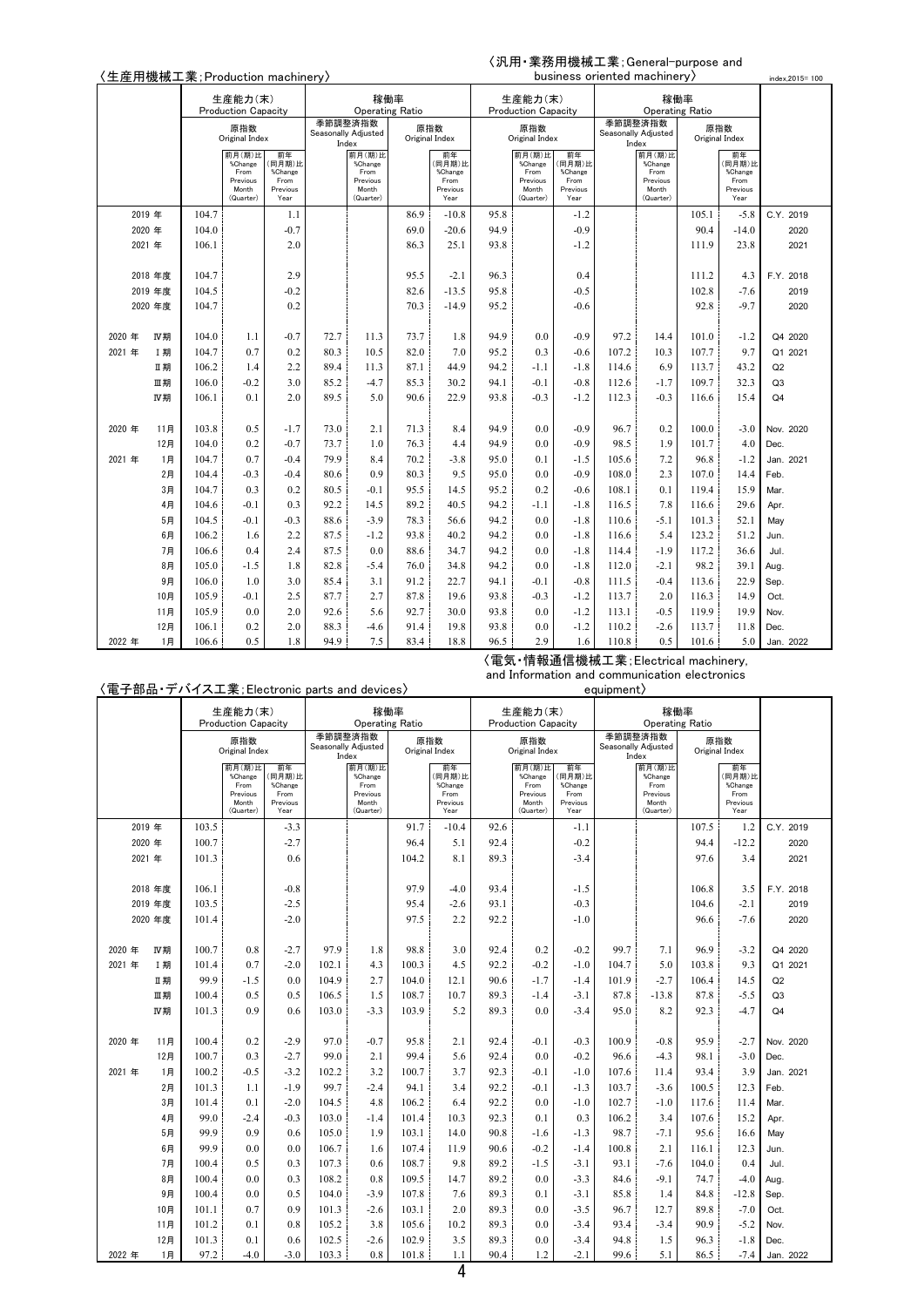# 〈情報通信機械工業;Information and

|        |         | {電気機械工業; Electrical machinery〉<br>生産能力(末)<br><b>Production Capacity</b> |                                                             |                                                     |       |                                                             |       |                                                    |      |                                                             |                                                     | communication electronics equipment) |                                                             |       |                                                     | index, 2015=100 |
|--------|---------|-------------------------------------------------------------------------|-------------------------------------------------------------|-----------------------------------------------------|-------|-------------------------------------------------------------|-------|----------------------------------------------------|------|-------------------------------------------------------------|-----------------------------------------------------|--------------------------------------|-------------------------------------------------------------|-------|-----------------------------------------------------|-----------------|
|        |         |                                                                         |                                                             |                                                     |       | 稼働率<br><b>Operating Ratio</b>                               |       |                                                    |      | 生産能力(末)<br>Production Capacity                              |                                                     |                                      | <b>Operating Ratio</b>                                      | 稼働率   |                                                     |                 |
|        |         |                                                                         | 原指数<br>Original Index                                       |                                                     |       | 季節調整済指数<br>Seasonally Adjusted<br>Index                     |       | 原指数<br>Original Index                              |      | 原指数<br>Original Index                                       |                                                     | 季節調整済指数<br>Index                     | Seasonally Adjusted                                         | 原指数   | Original Index                                      |                 |
|        |         |                                                                         | 前月(期)比<br>%Change<br>From<br>Previous<br>Month<br>(Quarter) | 前年<br>(同月期)比<br>%Change<br>From<br>Previous<br>Year |       | 前月(期)比<br>%Change<br>From<br>Previous<br>Month<br>(Quarter) |       | 前年<br>同月期)比<br>%Change<br>From<br>Previous<br>Year |      | 前月(期)比<br>%Change<br>From<br>Previous<br>Month<br>(Quarter) | 前年<br>(同月期)比<br>%Change<br>From<br>Previous<br>Year |                                      | 前月(期)比<br>%Change<br>From<br>Previous<br>Month<br>(Quarter) |       | 前年<br>(同月期)比<br>%Change<br>From<br>Previous<br>Year |                 |
|        | 2019 年  | 97.1                                                                    |                                                             | $-1.3$                                              |       |                                                             | 101.4 | $-4.8$                                             | 85.0 |                                                             | $-0.6$                                              |                                      |                                                             | 122.6 | 16.2                                                | C.Y. 2019       |
|        | 2020年   | 96.4                                                                    |                                                             | $-0.7$                                              |       |                                                             | 92.8  | $-8.5$                                             | 85.8 |                                                             | 0.9                                                 |                                      |                                                             | 98.4  | $-19.7$                                             | 2020            |
|        | 2021 年  | 96.2                                                                    |                                                             | $-0.2$                                              |       |                                                             | 95.4  | 2.8                                                | 77.7 |                                                             | $-9.4$                                              |                                      |                                                             | 103.0 | 4.7                                                 | 2021            |
|        | 2018 年度 | 97.8                                                                    |                                                             | $-2.4$                                              |       |                                                             | 106.7 | 1.5                                                | 85.8 |                                                             | 0.0                                                 |                                      |                                                             | 107.3 | 8.9                                                 | F.Y. 2018       |
|        | 2019 年度 | 98.1                                                                    |                                                             | 0.3                                                 |       |                                                             | 98.4  | $-7.8$                                             | 84.6 |                                                             | $-1.4$                                              |                                      |                                                             | 119.8 | 11.6                                                | 2019            |
|        | 2020 年度 | 96.7                                                                    |                                                             | $-1.4$                                              |       |                                                             | 95.0  | $-3.5$                                             | 84.7 |                                                             | 0.1                                                 |                                      |                                                             | 100.8 | $-15.9$                                             | 2020            |
| 2020 年 | IV期     | 96.4                                                                    | 0.1                                                         | $-0.7$                                              | 96.5  | 3.4                                                         | 92.3  | 1.4                                                | 85.8 | 0.5                                                         | 0.9                                                 | 104.5                                | 13.1                                                        | 108.2 | $-11.7$                                             | Q4 2020         |
| 2021 年 | I 期     | 96.7                                                                    | 0.3                                                         | $-1.4$                                              | 103.0 | 6.7                                                         | 98.7  | 9.4                                                | 84.7 | $-1.3$                                                      | 0.1                                                 | 110.9                                | 6.1                                                         | 116.7 | 9.2                                                 | Q1 2021         |
|        | Ⅱ期      | 96.9                                                                    | 0.2                                                         | 0.6                                                 | 100.3 | $-2.6$                                                      | 110.2 | 14.2                                               | 80.0 | $-5.5$                                                      | $-5.3$                                              | 107.7                                | $-2.9$                                                      | 97.2  | 15.7                                                | Q2              |
|        | Ⅲ期      | 96.2                                                                    | $-0.7$                                                      | $-0.1$                                              | 86.6  | $-13.7$                                                     | 85.9  | $-6.9$                                             | 77.6 | $-3.0$                                                      | $-9.1$                                              | 91.5                                 | $-15.0$                                                     | 92.7  | $-1.8$                                              | Q <sub>3</sub>  |
|        | IV期     | 96.2                                                                    | 0.0                                                         | $-0.2$                                              | 90.9  | 5.0                                                         | 87.0  | $-5.7$                                             | 77.7 | 0.1                                                         | $-9.4$                                              | 101.4                                | 10.8                                                        | 105.5 | $-2.5$                                              | Q <sub>4</sub>  |
| 2020 年 | 11月     | 96.4                                                                    | 0.0                                                         | $-0.8$                                              | 96.8  | $-2.2$                                                      | 91.0  | 1.0                                                | 85.8 | 0.0                                                         | 0.8                                                 | 108.4                                | 5.2                                                         | 107.9 | $-9.7$                                              | Nov. 2020       |
|        | 12月     | 96.4                                                                    | 0.0                                                         | $-0.7$                                              | 93.6  | $-3.3$                                                      | 91.8  | 1.2                                                | 85.8 | 0.0                                                         | 0.9                                                 | 102.0                                | $-5.9$                                                      | 113.8 | $-10.4$                                             | Dec.            |
| 2021 年 | 1月      | 96.9                                                                    | 0.5                                                         | $-1.6$                                              | 107.4 | 14.7                                                        | 89.8  | 8.1                                                | 84.5 | $-1.5$                                                      | 0.5                                                 | 111.9                                | 9.7                                                         | 102.4 | $-4.2$                                              | Jan. 2021       |
|        | 2月      | 96.7                                                                    | $-0.2$                                                      | $-1.9$                                              | 100.5 | $-6.4$                                                      | 94.8  | 13.0                                               | 84.5 | 0.0                                                         | 0.1                                                 | 113.4                                | 1.3                                                         | 114.8 | 11.1                                                | Feb.            |
|        | 3月      | 96.7                                                                    | 0.0                                                         | $-1.4$                                              | 101.1 | 0.6                                                         | 111.5 | 7.5                                                | 84.7 | 0.2                                                         | 0.1                                                 | 107.4                                | $-5.3$                                                      | 132.8 | 20.3                                                | Mar.            |
|        | 4月      | 96.8                                                                    | 0.1                                                         | 0.5                                                 | 105.3 | 4.2                                                         | 113.1 | 17.1                                               | 84.7 | 0.0                                                         | 0.1                                                 | 108.0                                | 0.6                                                         | 94.0  | 10.1                                                | Apr.            |
|        | 5月      | 96.9                                                                    | 0.1                                                         | 0.6                                                 | 97.7  | $-7.2$                                                      | 99.2  | 16.3                                               | 80.5 | $-5.0$                                                      | $-4.8$                                              | 105.8                                | $-2.0$                                                      | 86.8  | 17.9                                                | May             |
|        | 6月      | 96.9                                                                    | 0.0                                                         | 0.6                                                 | 97.8  | 0.1                                                         | 118.3 | 9.8                                                | 80.0 | $-0.6$                                                      | $-5.3$                                              | 109.2                                | 3.2                                                         | 110.9 | 19.4                                                | Jun.            |
|        | 7月      | 96.2                                                                    | $-0.7$                                                      | $-0.1$                                              | 89.3  | $-8.7$                                                      | 105.6 | $-4.0$                                             | 77.4 | $-3.2$                                                      | $-8.9$                                              | 105.1                                | $-3.8$                                                      | 100.0 | 14.0                                                | Jul.            |
|        | 8月      | 96.2                                                                    | 0.0                                                         | $-0.1$                                              | 84.5  | $-5.4$                                                      | 72.6  | $-4.2$                                             | 77.3 | $-0.1$                                                      | $-9.4$                                              | 86.3                                 | $-17.9$                                                     | 80.1  | $-3.5$                                              | Aug.            |
|        | 9月      | 96.2                                                                    | 0.0                                                         | $-0.1$                                              | 86.1  | 1.9                                                         | 79.5  | $-12.7$                                            | 77.6 | 0.4                                                         | $-9.1$                                              | 83.1                                 | $-3.7$                                                      | 97.9  | $-13.1$                                             | Sep.            |
|        | 10月     | 96.2                                                                    | 0.0                                                         | $-0.2$                                              | 94.3  | 9.5                                                         | 87.5  | $-7.0$                                             | 77.6 | 0.0                                                         | $-9.6$                                              | 97.7                                 | 17.6                                                        | 95.3  | $-7.4$                                              | Oct.            |
|        | 11月     | 96.2                                                                    | 0.0                                                         | $-0.2$                                              | 90.8  | $-3.7$                                                      | 87.5  | $-3.8$                                             | 77.6 | 0.0                                                         | $-9.6$                                              | 97.3                                 | $-0.4$                                                      | 99.3  | $-8.0$                                              | Nov.            |
|        | 12月     | 96.2                                                                    | 0.0                                                         | $-0.2$                                              | 87.6  | $-3.5$                                                      | 85.9  | -6.4                                               | 77.7 | 0.1                                                         | $-9.4$                                              | 109.3                                | 12.3                                                        | 122.0 | 7.2                                                 | Dec.            |
| 2022 年 | 1月      | 97.9                                                                    | 1.8                                                         | 1.0                                                 | 98.3  | 12.2                                                        | 82.2  | $-8.5$                                             | 77.9 | 0.3                                                         | $-7.8$                                              | 106.4                                | $-2.7$                                                      | 97.3  | $-5.0$                                              | Jan. 2022       |

|        |        |           |      | 〈輸送機械工業:Transport equipment〉                                |                                                     |      |                                                             |                        |                                                     |      |                                                             |                                                     | 〈窯業・土石製品工業;Ceramics, stone and clay products〉 |                                                             |       |                                                     |                |
|--------|--------|-----------|------|-------------------------------------------------------------|-----------------------------------------------------|------|-------------------------------------------------------------|------------------------|-----------------------------------------------------|------|-------------------------------------------------------------|-----------------------------------------------------|-----------------------------------------------|-------------------------------------------------------------|-------|-----------------------------------------------------|----------------|
|        |        |           |      | 生産能力(末)                                                     |                                                     |      |                                                             | 稼働率                    |                                                     |      | 生産能力(末)                                                     |                                                     |                                               | 稼働率                                                         |       |                                                     |                |
|        |        |           |      | <b>Production Capacity</b>                                  |                                                     |      |                                                             | <b>Operating Ratio</b> |                                                     |      | <b>Production Capacity</b>                                  |                                                     |                                               | <b>Operating Ratio</b>                                      |       |                                                     |                |
|        |        |           |      | 原指数<br>Original Index                                       |                                                     |      | 季節調整済指数<br>Seasonally Adjusted<br>Index                     |                        | 原指数<br>Original Index                               |      | 原指数<br>Original Index                                       |                                                     |                                               | 季節調整済指数<br>Seasonally Adjusted<br>Index                     |       | 原指数<br>Original Index                               |                |
|        |        |           |      | 前月(期)比<br>%Change<br>From<br>Previous<br>Month<br>(Quarter) | 前年<br>(同月期)比<br>%Change<br>From<br>Previous<br>Year |      | 前月(期)比<br>%Change<br>From<br>Previous<br>Month<br>(Quarter) |                        | 前年<br>(同月期)比<br>%Change<br>From<br>Previous<br>Year |      | 前月(期)比<br>%Change<br>From<br>Previous<br>Month<br>(Quarter) | 前年<br>(同月期)比<br>%Change<br>From<br>Previous<br>Year |                                               | 前月(期)比<br>%Change<br>From<br>Previous<br>Month<br>(Quarter) |       | 前年<br>(同月期)比<br>%Change<br>From<br>Previous<br>Year |                |
|        | 2019 年 |           | 99.7 |                                                             | 0.4                                                 |      |                                                             | 104.0                  | $-0.7$                                              | 96.4 |                                                             | $-1.0$                                              |                                               |                                                             | 98.3  | $-4.8$                                              | C.Y. 2019      |
|        | 2020 年 |           | 99.5 |                                                             | $-0.2$                                              |      |                                                             | 85.6                   | $-17.7$                                             | 93.5 |                                                             | $-3.0$                                              |                                               |                                                             | 88.9  | $-9.6$                                              | 2020           |
|        | 2021 年 |           | 96.7 |                                                             | $-2.8$                                              |      |                                                             | 87.0                   | 1.6                                                 | 92.5 |                                                             | $-1.1$                                              |                                               |                                                             | 92.6  | 4.2                                                 | 2021           |
|        |        |           |      |                                                             |                                                     |      |                                                             |                        |                                                     |      |                                                             |                                                     |                                               |                                                             |       |                                                     |                |
|        |        | 2018 年度   | 99.1 |                                                             | $-0.7$                                              |      |                                                             | 105.0                  | 0.8                                                 | 97.0 |                                                             | $-0.9$                                              |                                               |                                                             | 102.3 | $-1.0$                                              | F.Y. 2018      |
|        |        | 2019 年度   | 99.4 |                                                             | 0.3                                                 |      |                                                             | 101.8                  | $-3.0$                                              | 96.5 |                                                             | $-0.5$                                              |                                               |                                                             | 97.9  | $-4.3$                                              | 2019           |
|        |        | 2020 年度   | 97.9 |                                                             | $-1.5$                                              |      |                                                             | 85.0                   | $-16.5$                                             | 92.9 |                                                             | $-3.7$                                              |                                               |                                                             | 87.9  | $-10.2$                                             | 2020           |
|        |        |           |      |                                                             |                                                     |      |                                                             |                        |                                                     |      |                                                             |                                                     |                                               |                                                             |       |                                                     |                |
| 2020 年 |        | IV期       | 99.5 | 0.0                                                         | $-0.2$                                              | 98.3 | 12.3                                                        | 100.3                  | 1.6                                                 | 93.5 | 0.0                                                         | $-3.0$                                              | 91.2                                          | 6.7                                                         | 94.9  | $-5.0$                                              | Q4 2020        |
| 2021 年 |        | <b>I期</b> | 97.9 | $-1.6$                                                      | $-1.5$                                              | 94.6 | $-3.8$                                                      | 98.0                   | $-2.6$                                              | 92.9 | $-0.6$                                                      | $-3.7$                                              | 93.9                                          | 3.0                                                         | 92.4  | $-4.0$                                              | Q1 2021        |
|        |        | Ⅱ期        | 97.9 | 0.0                                                         | $-1.6$                                              | 89.7 | $-5.2$                                                      | 86.8                   | 59.0                                                | 92.8 | $-0.1$                                                      | $-3.6$                                              | 95.5                                          | 1.7                                                         | 93.8  | 18.1                                                | Q2             |
|        |        | Ⅲ期        | 96.7 | $-1.2$                                                      | $-2.8$                                              | 75.3 | $-16.1$                                                     | 74.2                   | $-14.5$                                             | 92.5 | $-0.3$                                                      | $-1.1$                                              | 91.6                                          | $-4.1$                                                      | 90.9  | 6.9                                                 | Q <sub>3</sub> |
|        |        | IV期       | 96.7 | 0.0                                                         | $-2.8$                                              | 87.2 | 15.8                                                        | 89.1                   | $-11.2$                                             | 92.5 | 0.0                                                         | $-1.1$                                              | 89.8                                          | $-2.0$                                                      | 93.5  | $-1.5$                                              | Q <sub>4</sub> |
|        |        |           |      |                                                             |                                                     |      |                                                             |                        |                                                     |      |                                                             |                                                     |                                               |                                                             |       |                                                     |                |
| 2020 年 |        | 11月       | 99.5 | 0.0                                                         | $-0.2$                                              | 96.9 | $-4.4$                                                      | 99.5                   | $-2.6$                                              | 93.5 | 0.0                                                         | $-3.0$                                              | 90.4                                          | $-0.8$                                                      | 93.7  | $-7.3$                                              | Nov. 2020      |
|        |        | 12月       | 99.5 | 0.0                                                         | $-0.2$                                              | 96.5 | $-0.4$                                                      | 95.7                   | 3.0                                                 | 93.5 | 0.0                                                         | $-3.0$                                              | 92.2                                          | 2.0                                                         | 95.1  | $-1.9$                                              | Dec.           |
| 2021 年 |        | 1月        | 98.7 | $-0.8$                                                      | $-0.8$                                              | 96.0 | $-0.5$                                                      | 88.9                   | $-9.1$                                              | 92.9 | $-0.6$                                                      | $-3.6$                                              | 94.6                                          | 2.6                                                         | 90.1  | $-3.5$                                              | Jan. 2021      |
|        |        | 2月        | 98.7 | 0.0                                                         | $-0.7$                                              | 88.4 | $-7.9$                                                      | 91.7                   | $-6.9$                                              | 92.9 | 0.0                                                         | $-3.7$                                              | 91.6                                          | $-3.2$                                                      | 87.3  | $-7.6$                                              | Feb.           |
|        |        | 3月        | 97.9 | $-0.8$                                                      | $-1.5$                                              | 99.3 | 12.3                                                        | 113.5                  | 7.5                                                 | 92.9 | 0.0                                                         | $-3.7$                                              | 95.4                                          | 4.1                                                         | 99.7  | $-0.9$                                              | Mar.           |
|        |        | 4月        | 97.9 | 0.0                                                         | $-1.6$                                              | 98.0 | $-1.3$                                                      | 95.0                   | 63.0                                                | 92.8 | $-0.1$                                                      | $-3.5$                                              | 95.0                                          | $-0.4$                                                      | 93.5  | 10.8                                                | Apr.           |
|        |        | 5月        | 97.9 | 0.0                                                         | $-1.6$                                              | 79.0 | $-19.4$                                                     | 67.4                   | 67.7                                                | 92.8 | 0.0                                                         | $-3.6$                                              | 95.6                                          | 0.6                                                         | 91.4  | 24.2                                                | May            |
|        |        | 6月        | 97.9 | 0.0                                                         | $-1.6$                                              | 92.1 | 16.6                                                        | 97.9                   | 49.7                                                | 92.8 | 0.0                                                         | $-3.6$                                              | 95.9                                          | 0.3                                                         | 96.6  | 20.6                                                | Jun.           |
|        |        | 7月        | 97.9 | 0.0                                                         | $-1.6$                                              | 92.8 | 0.8                                                         | 97.0                   | 11.0                                                | 92.8 | 0.0                                                         | $-3.5$                                              | 92.7                                          | $-3.3$                                                      | 96.7  | 9.8                                                 | Jul.           |
|        |        | 8月        | 97.9 | 0.0                                                         | $-1.6$                                              | 76.3 | $-17.8$                                                     | 64.9                   | $-7.2$                                              | 92.8 | 0.0                                                         | $-3.5$                                              | 96.3                                          | 3.9                                                         | 90.0  | 14.9                                                | Aug.           |
|        |        | 9月        | 96.7 | $-1.2$                                                      | $-2.8$                                              | 56.9 | $-25.4$                                                     | 60.8                   | $-41.1$                                             | 92.5 | $-0.3$                                                      | $-1.1$                                              | 85.9                                          | $-10.8$                                                     | 86.0  | $-2.9$                                              | Sep.           |
|        |        | 10月       | 96.7 | 0.0                                                         | $-2.8$                                              | 69.9 | 22.8                                                        | 70.7                   | $-33.2$                                             | 92.5 | 0.0                                                         | $-1.1$                                              | 84.9                                          | $-1.2$                                                      | 89.0  | $-7.3$                                              | Oct.           |
|        |        | 11月       | 96.7 | 0.0                                                         | $-2.8$                                              | 96.0 | 37.3                                                        | 101.7                  | 2.2                                                 | 92.5 | 0.0                                                         | $-1.1$                                              | 91.7                                          | 8.0                                                         | 95.6  | 2.0                                                 | Nov.           |
|        |        | 12月       | 96.7 | 0.0                                                         | $-2.8$                                              | 95.7 | $-0.3$                                                      | 95.0                   | $-0.7$                                              | 92.5 | 0.0                                                         | $-1.1$                                              | 92.8                                          | 1.2                                                         | 95.8  | 0.7                                                 | Dec.           |
| 2022 年 |        | 1月        | 94.6 | $-2.2$                                                      | $-4.2$                                              | 80.9 | $-15.5$                                                     | 74.9                   | $-15.7$                                             | 92.4 | $-0.1$                                                      | $-0.5$                                              | 94.5                                          | 1.8                                                         | 90.0  | $-0.1$                                              | Jan. 2022      |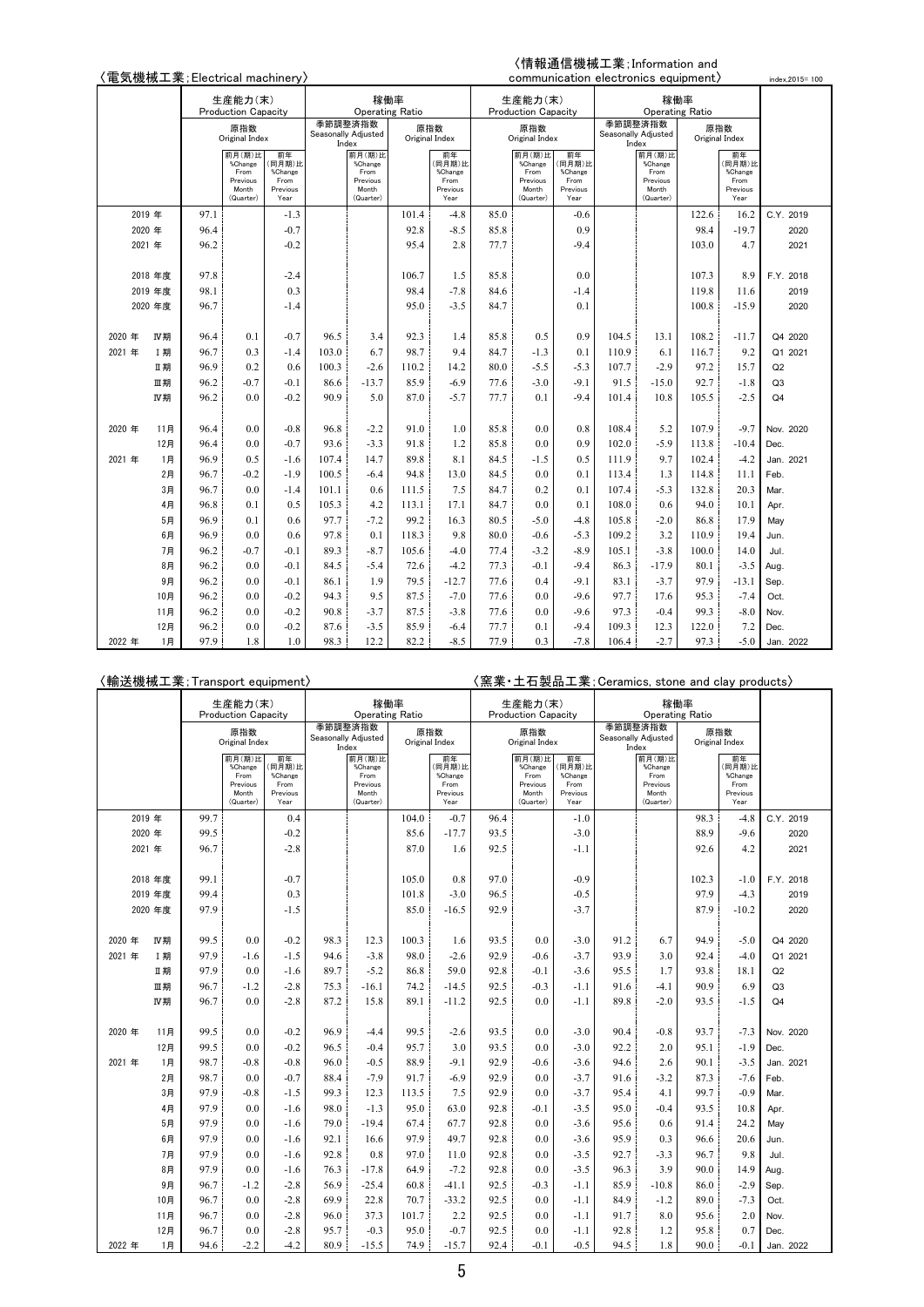### 〈石油・石炭製品工業;Petroleum and coal

|        | \口油"口火发m工未;Petroleum and coal<br>〈化学工業; Chemicals〉<br>products><br>index, 2015=100<br>稼働率<br>生産能力(末)<br>稼働率<br>生産能力(末)<br><b>Operating Ratio</b><br><b>Operating Ratio</b><br><b>Production Capacity</b><br><b>Production Capacity</b> |         |        |                                       |                                 |       |                                       |        |                                 |        |                                       |                                 |                              |                                       |                       |                                 |                |
|--------|----------------------------------------------------------------------------------------------------------------------------------------------------------------------------------------------------------------------------------------|---------|--------|---------------------------------------|---------------------------------|-------|---------------------------------------|--------|---------------------------------|--------|---------------------------------------|---------------------------------|------------------------------|---------------------------------------|-----------------------|---------------------------------|----------------|
|        |                                                                                                                                                                                                                                        |         |        |                                       |                                 |       |                                       |        |                                 |        |                                       |                                 |                              |                                       |                       |                                 |                |
|        |                                                                                                                                                                                                                                        |         |        |                                       |                                 |       |                                       |        |                                 |        |                                       |                                 |                              |                                       |                       |                                 |                |
|        |                                                                                                                                                                                                                                        |         |        |                                       |                                 |       | 季節調整済指数                               |        |                                 |        |                                       |                                 | 季節調整済指数                      |                                       |                       |                                 |                |
|        |                                                                                                                                                                                                                                        |         |        | 原指数<br>Original Index                 |                                 |       | Seasonally Adjusted<br>Index          |        | 原指数<br>Original Index           |        | 原指数<br>Original Index                 |                                 | Seasonally Adjusted<br>Index |                                       | 原指数<br>Original Index |                                 |                |
|        |                                                                                                                                                                                                                                        |         |        | 前月(期)比<br>%Change<br>From<br>Previous | 前年<br>(同月期)比<br>%Change<br>From |       | 前月(期)比<br>%Change<br>From<br>Previous |        | 前年<br>(同月期)比<br>%Change<br>From |        | 前月(期)比<br>%Change<br>From<br>Previous | 前年<br>(同月期)比<br>%Change<br>From |                              | 前月(期)比<br>%Change<br>From<br>Previous |                       | 前年<br>(同月期)比<br>%Change<br>From |                |
|        |                                                                                                                                                                                                                                        |         |        | Month<br>(Quarter)                    | Previous<br>Year                |       | Month<br>(Quarter)                    |        | Previous<br>Year                |        | Month<br>(Quarter)                    | Previous<br>Year                |                              | Month<br>(Quarter)                    |                       | Previous<br>Year                |                |
|        | 2019 年                                                                                                                                                                                                                                 |         | 98.4   |                                       | $-0.5$                          |       |                                       | 100.5  | 0.4                             | 90.0   |                                       | 0.0                             |                              |                                       | 105.1                 | $-0.4$                          | C.Y. 2019      |
|        | 2020年                                                                                                                                                                                                                                  |         | 98.4   |                                       | 0.0                             |       |                                       | 89.6   | $-10.8$                         | 88.5   |                                       | $-1.7$                          |                              |                                       | 86.8                  | $-17.4$                         | 2020           |
|        | 2021 年                                                                                                                                                                                                                                 |         | 97.9   |                                       | $-0.5$                          |       |                                       | 96.2   | 7.4                             | 88.4   |                                       | $-0.1$                          |                              |                                       | 87.5                  | 0.8                             | 2021           |
|        |                                                                                                                                                                                                                                        |         |        |                                       |                                 |       |                                       |        |                                 |        |                                       |                                 |                              |                                       |                       |                                 |                |
|        |                                                                                                                                                                                                                                        | 2018 年度 | 98.9   |                                       | 0.0                             |       |                                       | 100.2  | $-3.0$                          | 90.0   |                                       | 0.0                             |                              |                                       | 104.9                 | $-3.9$                          | F.Y. 2018      |
|        | 2019 年度<br>98.7<br>98.3<br>2020 年度                                                                                                                                                                                                     |         | $-0.2$ |                                       |                                 | 98.7  | $-1.5$                                | 90.0   |                                 | 0.0    |                                       |                                 | 103.3                        | $-1.5$                                | 2019                  |                                 |                |
|        |                                                                                                                                                                                                                                        |         | $-0.4$ |                                       |                                 | 89.5  | $-9.3$                                | 88.5   |                                 | $-1.7$ |                                       |                                 | 83.7                         | $-19.0$                               | 2020                  |                                 |                |
|        |                                                                                                                                                                                                                                        |         |        |                                       |                                 |       |                                       |        |                                 |        |                                       |                                 |                              |                                       |                       |                                 |                |
| 2020 年 | 98.4<br>$-0.2$<br>IV期                                                                                                                                                                                                                  |         |        | 0.0                                   | 89.1                            | 0.2   | 93.2                                  | $-8.2$ | 88.5                            | $-1.6$ | $-1.7$                                | 87.1                            | 10.0                         | 89.2                                  | $-14.3$               | Q4 2020                         |                |
| 2021 年 |                                                                                                                                                                                                                                        | I期      | 98.3   | $-0.1$                                | $-0.4$                          | 93.4  | 4.8                                   | 94.7   | $-0.6$                          | 88.5   | 0.0                                   | $-1.7$                          | 84.4                         | $-3.1$                                | 89.3                  | $-12.3$                         | Q1 2021        |
|        |                                                                                                                                                                                                                                        | Ⅱ期      | 97.8   | $-0.5$                                | $-0.9$                          | 98.6  | 5.6                                   | 93.5   | 14.4                            | 88.4   | $-0.1$                                | $-1.7$                          | 84.3                         | $-0.1$                                | 78.1                  | 0.9                             | Q2             |
|        |                                                                                                                                                                                                                                        | 皿期      | 97.9   | 0.1                                   | $-0.7$                          | 97.8  | $-0.8$                                | 97.2   | 9.8                             | 88.4   | 0.0                                   | $-1.7$                          | 88.7                         | 5.2                                   | 88.0                  | 12.0                            | Q <sub>3</sub> |
|        |                                                                                                                                                                                                                                        | IV期     | 97.9   | 0.0                                   | $-0.5$                          | 95.3  | $-2.6$                                | 99.6   | 6.9                             | 88.4   | 0.0                                   | $-0.1$                          | 92.2                         | 3.9                                   | 94.4                  | 5.8                             | Q <sub>4</sub> |
|        |                                                                                                                                                                                                                                        |         |        |                                       |                                 |       |                                       |        |                                 |        |                                       |                                 |                              |                                       |                       |                                 |                |
| 2020 年 |                                                                                                                                                                                                                                        | 11月     | 98.4   | $-0.1$                                | 0.0                             | 88.0  | $-1.8$                                | 90.8   | $-9.4$                          | 88.4   | $-0.1$                                | $-1.7$                          | 85.8                         | $-1.2$                                | 87.1                  | $-15.2$                         | Nov. 2020      |
|        |                                                                                                                                                                                                                                        | 12月     | 98.4   | 0.0                                   | 0.0                             | 89.7  | 1.9                                   | 97.6   | $-6.3$                          | 88.5   | 0.1                                   | $-1.7$                          | 88.6                         | 3.3                                   | 98.9                  | $-10.9$                         | Dec.           |
| 2021 年 |                                                                                                                                                                                                                                        | 1月      | 98.3   | $-0.1$                                | $-0.4$                          | 93.0  | 3.7                                   | 97.3   | $-1.7$                          | 88.5   | 0.0                                   | $-1.7$                          | 88.4                         | $-0.2$                                | 97.5                  | $-10.4$                         | Jan. 2021      |
|        |                                                                                                                                                                                                                                        | 2月      | 98.3   | 0.0                                   | $-0.4$                          | 90.8  | $-2.4$                                | 88.7   | $-6.9$                          | 88.2   | $-0.3$                                | $-1.9$                          | 83.2                         | $-5.9$                                | 82.4                  | $-14.0$                         | Feb.           |
|        |                                                                                                                                                                                                                                        | 3月      | 98.3   | 0.0                                   | $-0.4$                          | 96.5  | 6.3                                   | 98.0   | 7.1                             | 88.5   | 0.3                                   | $-1.7$                          | 81.7                         | $-1.8$                                | 88.1                  | $-12.6$                         | Mar.           |
|        |                                                                                                                                                                                                                                        | 4月      | 97.9   | $-0.4$                                | $-0.8$                          | 97.0  | 0.5                                   | 97.1   | 7.8                             | 88.4   | $-0.1$                                | $-1.7$                          | 83.8                         | 2.6                                   | 84.1                  | $-4.4$                          | Apr.           |
|        |                                                                                                                                                                                                                                        | 5月      | 97.9   | 0.0                                   | $-0.8$                          | 98.8  | 1.9                                   | 93.1   | 15.7                            | 88.5   | 0.1                                   | $-1.7$                          | 83.4                         | $-0.5$                                | 76.7                  | 4.6                             | May            |
|        |                                                                                                                                                                                                                                        | 6月      | 97.8   | $-0.1$                                | $-0.9$                          | 100.0 | 1.2                                   | 90.2   | 21.2                            | 88.4   | $-0.1$                                | $-1.7$                          | 85.6                         | 2.6                                   | 73.4                  | 3.4                             | Jun.           |
|        |                                                                                                                                                                                                                                        | 7月      | 97.8   | 0.0                                   | $-0.9$                          | 96.6  | $-3.4$                                | 94.7   | 10.0                            | 88.5   | 0.1                                   | $-1.7$                          | 81.7                         | $-4.6$                                | 79.6                  | 7.7                             | Jul.           |
|        |                                                                                                                                                                                                                                        | 8月      | 97.7   | $-0.1$                                | $-1.0$                          | 96.7  | 0.1                                   | 97.6   | 8.4                             | 88.5   | 0.0                                   | $-1.7$                          | 91.1                         | 11.5                                  | 94.5                  | 14.4                            | Aug.           |
|        |                                                                                                                                                                                                                                        | 9月      | 97.9   | 0.2                                   | $-0.7$                          | 100.0 | 3.4                                   | 99.4   | 11.3                            | 88.4   | $-0.1$                                | $-1.7$                          | 93.3                         | 2.4                                   | 90.0                  | 13.5                            | Sep.           |
|        |                                                                                                                                                                                                                                        | 10月     | 97.9   | 0.0                                   | $-0.6$                          | 96.2  | $-3.8$                                | 97.4   | 6.9                             | 88.5   | 0.1                                   | 0.0                             | 94.5                         | 1.3                                   | 88.9                  | 8.8                             | Oct.           |
|        |                                                                                                                                                                                                                                        | 11月     | 97.9   | 0.0                                   | $-0.5$                          | 94.6  | $-1.7$                                | 97.9   | 7.8                             | 88.4   | $-0.1$                                | 0.0                             | 89.0                         | $-5.8$                                | 90.4                  | 3.8                             | Nov.           |
|        |                                                                                                                                                                                                                                        | 12月     | 97.9   | 0.0                                   | $-0.5$                          | 95.1  | 0.5                                   | 103.5  | 6.0                             | 88.4   | 0.0                                   | $-0.1$                          | 93.1                         | 4.6                                   | 104.0                 | 5.2                             | Dec.           |
| 2022 年 |                                                                                                                                                                                                                                        | 1月      | 97.9   | 0.0                                   | $-0.4$                          | 93.1  | $-2.1$                                | 97.4   | 0.1                             | 88.4   | 0.0                                   | $-0.1$                          | 91.6                         | $-1.6$                                | 101.0                 | 3.6                             | Jan. 2022      |

〈パルプ・紙・紙加工品工業;Pulp, paper and paper products〉 〈その他工業;Other manufacturing〉

|        |            |              | 生産能力(末)<br><b>Production Capacity</b>                       |                                                     |              | 稼働率<br><b>Operating Ratio</b>                               |              |                                                     |              | 生産能力(末)<br><b>Production Capacity</b>                       |                                                     |              | 稼働率<br><b>Operating Ratio</b>                               |              |                                                     |                |
|--------|------------|--------------|-------------------------------------------------------------|-----------------------------------------------------|--------------|-------------------------------------------------------------|--------------|-----------------------------------------------------|--------------|-------------------------------------------------------------|-----------------------------------------------------|--------------|-------------------------------------------------------------|--------------|-----------------------------------------------------|----------------|
|        |            |              | 原指数<br>Original Index                                       |                                                     | 季節調整済指数      | Seasonally Adjusted<br>Index                                |              | 原指数<br>Original Index                               |              | 原指数<br>Original Index                                       |                                                     |              | 季節調整済指数<br>Seasonally Adjusted<br>Index                     |              | 原指数<br>Original Index                               |                |
|        |            |              | 前月(期)比<br>%Change<br>From<br>Previous<br>Month<br>(Quarter) | 前年<br>(同月期)比<br>%Change<br>From<br>Previous<br>Year |              | 前月(期)比<br>%Change<br>From<br>Previous<br>Month<br>(Quarter) |              | 前年<br>(同月期)比<br>%Change<br>From<br>Previous<br>Year |              | 前月(期)比<br>%Change<br>From<br>Previous<br>Month<br>(Quarter) | 前年<br>(同月期)比<br>%Change<br>From<br>Previous<br>Year |              | 前月(期)比<br>%Change<br>From<br>Previous<br>Month<br>(Quarter) |              | 前年<br>(同月期)比<br>%Change<br>From<br>Previous<br>Year |                |
|        | 2019 年     | 101.8        |                                                             | 0.2                                                 |              |                                                             | 96.6         | $-2.7$                                              | 95.0         |                                                             | $-0.9$                                              |              |                                                             | 97.8         | $-1.7$                                              | C.Y. 2019      |
|        | 2020 年     | 100.3        |                                                             | $-1.5$                                              |              |                                                             | 86.9         | $-10.0$                                             | 93.1         |                                                             | $-2.0$                                              |              |                                                             | 83.7         | $-14.4$                                             | 2020           |
|        | 2021 年     | 98.7         |                                                             | $-1.6$                                              |              |                                                             | 91.2         | 4.9                                                 | 91.4         |                                                             | $-1.8$                                              |              |                                                             | 92.8         | 10.9                                                | 2021           |
|        |            |              |                                                             |                                                     |              |                                                             |              |                                                     |              |                                                             |                                                     |              |                                                             |              |                                                     |                |
|        | 2018 年度    | 101.7        |                                                             | 0.2                                                 |              |                                                             | 99.0         | $-1.3$                                              | 95.5         |                                                             | $-0.6$                                              |              |                                                             | 99.2         | $-0.5$                                              | F.Y. 2018      |
|        | 2019 年度    | 101.6        |                                                             | $-0.1$                                              |              |                                                             | 95.5         | $-3.5$                                              | 94.6         |                                                             | $-0.9$                                              |              |                                                             | 96.6         | $-2.6$                                              | 2019           |
|        | 2020 年度    | 100.4        |                                                             | $-1.2$                                              |              |                                                             | 85.9         | $-10.1$                                             | 91.6         |                                                             | $-3.2$                                              |              |                                                             | 83.1         | $-14.0$                                             | 2020           |
|        |            |              |                                                             |                                                     |              |                                                             |              |                                                     |              |                                                             |                                                     |              |                                                             |              |                                                     |                |
| 2020 年 | IV期        | 100.3        | $-0.5$                                                      | $-1.5$                                              | 88.6         | 6.1                                                         | 90.5         | $-4.9$                                              | 93.1         | $-1.2$                                                      | $-2.0$                                              | 88.8         | 8.8                                                         | 89.8         | $-6.8$                                              | Q4 2020        |
| 2021 年 | I期         | 100.4        | 0.1                                                         | $-1.2$                                              | 89.5         | 1.0                                                         | 89.0         | $-4.1$                                              | 91.6         | $-1.6$                                                      | $-3.2$                                              | 91.7         | 3.3                                                         | 91.1         | $-2.8$                                              | Q1 2021        |
|        | Ⅱ期         | 100.0        | $-0.4$                                                      | $-1.6$                                              | 91.4         | 2.1                                                         | 90.9         | 11.5                                                | 91.3         | $-0.3$                                                      | $-3.4$                                              | 92.8         | 1.2                                                         | 93.1         | 32.6                                                | Q2             |
|        | Ⅲ期         | 99.7         | $-0.3$                                                      | $-1.1$                                              | 91.9         | 0.5                                                         | 91.0         | 10.0                                                | 91.4         | 0.1                                                         | $-3.0$                                              | 93.4         | 0.6                                                         | 92.9         | 14.4                                                | Q3             |
|        | IV期        | 98.7         | $-1.0$                                                      | $-1.6$                                              | 92.0         | 0.1                                                         | 93.9         | 3.8                                                 | 91.4         | 0.0                                                         | $-1.8$                                              | 93.0         | $-0.4$                                                      | 93.9         | 4.6                                                 | Q <sub>4</sub> |
|        |            |              |                                                             |                                                     |              |                                                             |              |                                                     |              |                                                             |                                                     |              |                                                             |              |                                                     |                |
| 2020 年 | 11月        | 100.2        | 0.0                                                         | $-1.7$                                              | 89.1         | 0.9                                                         | 89.7         | $-5.2$                                              | 93.5         | $-0.2$                                                      | $-1.6$                                              | 87.7         | $-0.3$                                                      | 89.5         | $-8.5$                                              | Nov. 2020      |
|        | 12月        | 100.3        | 0.1                                                         | $-1.5$                                              | 88.4         | $-0.8$                                                      | 89.2         | $-4.4$                                              | 93.1         | $-0.4$                                                      | $-2.0$                                              | 90.8         | 3.5                                                         | 87.3         | $-2.8$                                              | Dec.           |
| 2021 年 | 1月         | 100.3        | 0.0                                                         | $-1.6$                                              | 91.4         | 3.4                                                         | 86.5         | $-3.4$                                              | 91.6         | $-1.6$                                                      | $-3.4$                                              | 91.5         | 0.8                                                         | 85.0         | $-5.2$                                              | Jan. 2021      |
|        | 2月         | 100.3        | 0.0                                                         | $-1.6$                                              | 88.3         | $-3.4$                                                      | 83.8         | $-5.8$                                              | 91.6         | 0.0                                                         | $-3.3$                                              | 89.9         | $-1.7$                                                      | 88.2         | $-4.1$                                              | Feb.           |
|        | 3月         | 100.4        | 0.1                                                         | $-1.2$                                              | 88.9         | 0.7                                                         | 96.7         | $-3.2$                                              | 91.6         | 0.0                                                         | $-3.2$                                              | 93.8         | 4.3                                                         | 100.1        | 0.8                                                 | Mar.           |
|        | 4月         | 100.0        | $-0.4$                                                      | $-1.5$                                              | 93.9         | 5.6                                                         | 95.3         | 3.8                                                 | 91.4         | $-0.2$                                                      | $-3.6$                                              | 93.6         | $-0.2$                                                      | 95.9         | 17.5                                                | Apr.           |
|        | 5月         | 100.0        | 0.0                                                         | $-1.5$                                              | 91.2         | $-2.9$                                                      | 90.2         | 15.5                                                | 91.3         | $-0.1$                                                      | $-3.7$                                              | 90.6         | $-3.2$                                                      | 87.0         | 35.3                                                | May            |
|        | 6月         | 100.0        | 0.0                                                         | $-1.6$                                              | 89.0         | $-2.4$                                                      | 87.3         | 17.2                                                | 91.3         | 0.0                                                         | $-3.4$                                              | 94.3         | 4.1                                                         | 96.4         | 48.8                                                | Jun.           |
|        | 7月         | 99.7         | $-0.3$                                                      | $-1.6$                                              | 94.1         | 5.7                                                         | 92.2         | 13.1                                                | 91.3         | 0.0                                                         | $-3.3$                                              | 95.0         | 0.7                                                         | 98.9         | 19.7                                                | Jul.           |
|        | 8月         | 99.7         | 0.0                                                         | $-1.2$                                              | 91.0         | $-3.3$                                                      | 89.2         | 12.9                                                | 91.3         | 0.0                                                         | $-3.3$                                              | 93.7         | $-1.4$                                                      | 85.3         | 15.3                                                | Aug.           |
|        | 9月         | 99.7         | 0.0<br>$-0.9$                                               | $-1.1$                                              | 90.7         | $-0.3$                                                      | 91.7         | 4.8                                                 | 91.4         | 0.1                                                         | $-3.0$<br>$-2.6$                                    | 91.5<br>92.0 | $-2.3$                                                      | 94.6         | 8.7                                                 | Sep.           |
|        | 10月<br>11月 | 98.8<br>98.8 | 0.0                                                         | $-1.4$<br>$-1.4$                                    | 92.8<br>91.1 | 2.3<br>$-1.8$                                               | 96.7<br>92.2 | 4.4<br>2.8                                          | 91.3<br>91.4 | $-0.1$<br>0.1                                               | $-2.2$                                              | 92.7         | 0.5<br>0.8                                                  | 96.3<br>95.0 | 4.1<br>6.1                                          | Oct.           |
|        | 12月        | 98.7         | $-0.1$                                                      | $-1.6$                                              | 92.0         | 1.0                                                         | 92.8         | 4.0                                                 | 91.4         | 0.0                                                         | $-1.8$                                              | 94.2         | 1.6                                                         | 90.5         | 3.7                                                 | Nov.<br>Dec.   |
| 2022 年 | 1月         | 98.4         | $-0.3$                                                      | $-1.9$                                              | 92.5         | 0.5                                                         | 87.5         | 1.2                                                 | 90.9         | $-0.5$                                                      | $-0.8$                                              | 94.8         | 0.6                                                         | 88.1         | 3.6                                                 | Jan. 2022      |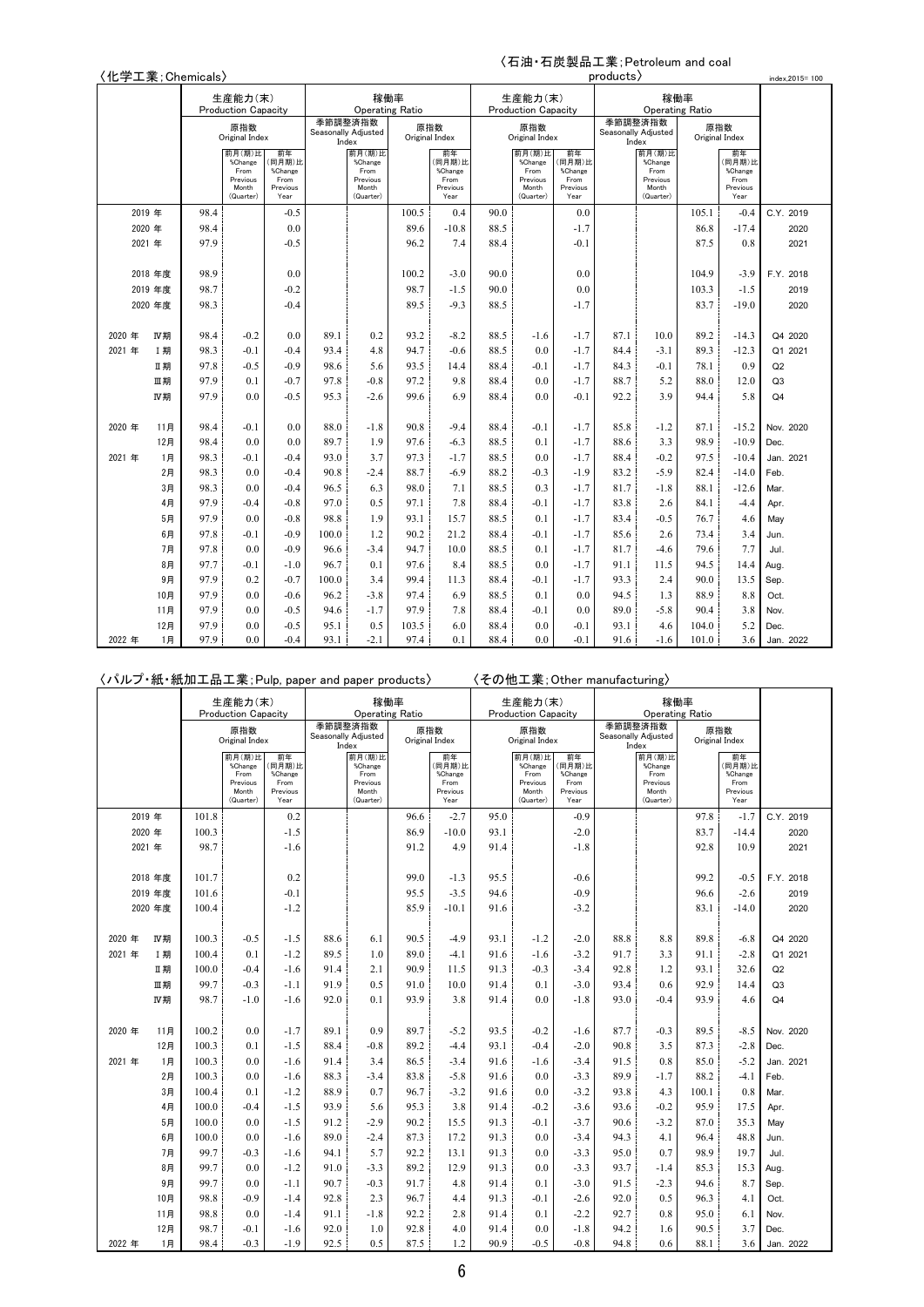| 〈繊維工業;Textiles〉 |         |                                              |                                                             |                                                     |      |                                                             |      |                                                     |      |                                                             |                                                     | 〈その他製品工業;Other products〉 |                                                             |       |                                                     | index.2015=100 |
|-----------------|---------|----------------------------------------------|-------------------------------------------------------------|-----------------------------------------------------|------|-------------------------------------------------------------|------|-----------------------------------------------------|------|-------------------------------------------------------------|-----------------------------------------------------|--------------------------|-------------------------------------------------------------|-------|-----------------------------------------------------|----------------|
|                 |         | 生産能力(末)<br><b>Production Capacity</b><br>原指数 |                                                             |                                                     |      | 稼働率                                                         |      |                                                     |      | 生産能力(末)                                                     |                                                     |                          |                                                             | 稼働率   |                                                     |                |
|                 |         |                                              |                                                             |                                                     |      | <b>Operating Ratio</b>                                      |      |                                                     |      | <b>Production Capacity</b>                                  |                                                     |                          | <b>Operating Ratio</b>                                      |       |                                                     |                |
|                 |         |                                              | Original Index                                              |                                                     |      | 季節調整済指数<br>Seasonally Adjusted<br>Index                     |      | 原指数<br>Original Index                               |      | 原指数<br>Original Index                                       |                                                     | 季節調整済指数                  | Seasonally Adjusted<br>Index                                |       | 原指数<br>Original Index                               |                |
|                 |         |                                              | 前月(期)比<br>%Change<br>From<br>Previous<br>Month<br>(Quarter) | 前年<br>(同月期)比<br>%Change<br>From<br>Previous<br>Year |      | 前月(期)比<br>%Change<br>From<br>Previous<br>Month<br>(Quarter) |      | 前年<br>(同月期)比<br>%Change<br>From<br>Previous<br>Year |      | 前月(期)比<br>%Change<br>From<br>Previous<br>Month<br>(Quarter) | 前年<br>(同月期)比<br>%Change<br>From<br>Previous<br>Year |                          | 前月(期)比<br>%Change<br>From<br>Previous<br>Month<br>(Quarter) |       | 前年<br>(同月期)比<br>%Change<br>From<br>Previous<br>Year |                |
|                 | 2019 年  | 93.8                                         |                                                             | $-1.6$                                              |      |                                                             | 93.9 | $-3.3$                                              | 95.9 |                                                             | $-0.4$                                              |                          |                                                             | 100.6 | $-0.5$                                              | C.Y. 2019      |
|                 | 2020 年  | 90.4                                         |                                                             | $-3.6$                                              |      |                                                             | 85.8 | $-8.6$                                              | 95.2 |                                                             | $-0.7$                                              |                          |                                                             | 82.2  | $-18.3$                                             | 2020           |
|                 | 2021 年  | 89.5                                         |                                                             | $-1.0$                                              |      |                                                             | 87.8 | 2.3                                                 | 92.8 |                                                             | $-2.5$                                              |                          |                                                             | 96.2  | 17.0                                                | 2021           |
|                 |         |                                              |                                                             |                                                     |      |                                                             |      |                                                     |      |                                                             |                                                     |                          |                                                             |       |                                                     |                |
|                 | 2018年度  | 94.6                                         |                                                             | $-1.4$                                              |      |                                                             | 96.6 | $-1.2$                                              | 96.1 |                                                             | $-0.3$                                              |                          |                                                             | 101.0 | 0.0                                                 | F.Y. 2018      |
|                 | 2019 年度 | 93.0                                         |                                                             | $-1.7$                                              |      |                                                             | 93.2 | $-3.5$                                              | 95.9 |                                                             | $-0.2$                                              |                          |                                                             | 99.0  | $-2.0$                                              | 2019           |
|                 | 2020 年度 | 90.3                                         |                                                             | $-2.9$                                              |      |                                                             | 84.4 | $-9.4$                                              | 92.6 |                                                             | $-3.4$                                              |                          |                                                             | 82.2  | $-17.0$                                             | 2020           |
|                 |         |                                              |                                                             |                                                     |      |                                                             |      |                                                     |      |                                                             |                                                     |                          |                                                             |       |                                                     |                |
| 2020 年          | IV期     | 90.4                                         | $-1.6$                                                      | $-3.6$                                              | 82.9 | 0.9                                                         | 82.2 | $-10.0$                                             | 95.2 | $-0.7$                                                      | $-0.7$                                              | 93.1                     | 14.9                                                        | 95.1  | $-4.8$                                              | Q4 2020        |
| 2021 年          | I期      | 90.3                                         | $-0.1$                                                      | $-2.9$                                              | 87.0 | 4.9                                                         | 86.7 | $-6.2$                                              | 92.6 | $-2.7$                                                      | $-3.4$                                              | 95.0                     | 2.0                                                         | 94.2  | $-0.3$                                              | Q1 2021        |
|                 | Ⅱ期      | 89.8                                         | $-0.6$                                                      | $-3.1$                                              | 87.0 | 0.0                                                         | 87.8 | 1.9                                                 | 92.5 | $-0.1$                                                      | $-3.5$                                              | 97.1                     | 2.2                                                         | 96.8  | 64.1                                                | Q <sub>2</sub> |
|                 | Ⅲ期      | 89.9                                         | 0.1                                                         | $-2.2$                                              | 89.0 | 2.3                                                         | 89.2 | 8.1                                                 | 92.5 | 0.0                                                         | $-3.5$                                              | 96.4                     | $-0.7$                                                      | 95.5  | 18.9                                                | Q <sub>3</sub> |
|                 | IV期     | 89.5                                         | $-0.4$                                                      | $-1.0$                                              | 88.3 | $-0.8$                                                      | 87.5 | 6.4                                                 | 92.8 | 0.3                                                         | $-2.5$                                              | 96.3                     | $-0.1$                                                      | 98.4  | 3.5                                                 | Q <sub>4</sub> |
|                 |         |                                              |                                                             |                                                     |      |                                                             |      |                                                     |      |                                                             |                                                     |                          |                                                             |       |                                                     |                |
| 2020 年          | 11月     | 91.2                                         | $-0.5$                                                      | $-2.8$                                              | 80.8 | $-0.9$                                                      | 79.4 | $-11.9$                                             | 95.2 | 0.0                                                         | $-0.7$                                              | 92.5                     | 0.2                                                         | 96.5  | $-6.4$                                              | Nov. 2020      |
|                 | 12月     | 90.4                                         | $-0.9$                                                      | $-3.6$                                              | 86.4 | 6.9                                                         | 86.1 | $-5.9$                                              | 95.2 | 0.0                                                         | $-0.7$                                              | 94.5                     | 2.2                                                         | 88.1  | $-0.6$                                              | Dec.           |
| 2021 年          | 1月      | 90.4                                         | 0.0                                                         | $-3.1$                                              | 85.8 | $-0.7$                                                      | 83.7 | $-8.6$                                              | 92.6 | $-2.7$                                                      | $-3.4$                                              | 95.8                     | 1.4                                                         | 85.9  | $-2.7$                                              | Jan. 2021      |
|                 | 2月      | 90.4                                         | 0.0                                                         | $-3.1$                                              | 87.5 | 2.0                                                         | 84.7 | $-4.5$                                              | 92.6 | 0.0                                                         | $-3.4$                                              | 91.6                     | $-4.4$                                                      | 90.7  | $-3.8$                                              | Feb.           |
|                 | 3月      | 90.3                                         | $-0.1$                                                      | $-2.9$                                              | 87.7 | 0.2                                                         | 91.8 | $-5.4$                                              | 92.6 | 0.0                                                         | $-3.4$                                              | 97.6                     | 6.6                                                         | 106.0 | 5.1                                                 | Mar.           |
|                 | 4月      | 89.9                                         | $-0.4$                                                      | $-3.9$                                              | 87.2 | $-0.6$                                                      | 88.7 | $-2.8$                                              | 92.5 | $-0.1$                                                      | $-3.5$                                              | 98.2                     | 0.6                                                         | 100.9 | 34.9                                                | Apr.           |
|                 | 5月      | 89.8                                         | $-0.1$                                                      | $-3.8$                                              | 86.0 | $-1.4$                                                      | 86.6 | 1.6                                                 | 92.5 | 0.0                                                         | $-3.5$                                              | 94.3                     | $-4.0$                                                      | 87.3  | 75.7                                                | May            |
|                 | 6月      | 89.8                                         | 0.0                                                         | $-3.1$                                              | 87.7 | 2.0                                                         | 88.0 | 7.2                                                 | 92.5 | 0.0                                                         | $-3.5$                                              | 98.7                     | 4.7                                                         | 102.2 | 94.3                                                | Jun.           |
|                 | 7月      | 89.8                                         | 0.0                                                         | $-2.8$                                              | 89.4 | 1.9                                                         | 91.8 | 4.6                                                 | 92.5 | 0.0                                                         | $-3.5$                                              | 98.6                     | $-0.1$                                                      | 103.9 | 31.7                                                | Jul.           |
|                 | 8月      | 89.8                                         | 0.0                                                         | $-2.8$                                              | 88.2 | $-1.3$                                                      | 86.6 | 9.5                                                 | 92.5 | 0.0                                                         | $-3.5$                                              | 97.3                     | $-1.3$                                                      | 84.3  | 19.7                                                | Aug.           |
|                 | 9月      | 89.9                                         | 0.1                                                         | $-2.2$                                              | 89.5 | 1.5                                                         | 89.3 | 10.9                                                | 92.5 | 0.0                                                         | $-3.5$                                              | 93.4                     | $-4.0$                                                      | 98.4  | 7.4                                                 | Sep.           |
|                 | 10月     | 89.8                                         | $-0.1$                                                      | $-2.1$                                              | 88.5 | $-1.1$                                                      | 87.5 | 7.9                                                 | 92.5 | 0.0                                                         | $-2.8$                                              | 94.1                     | 0.7                                                         | 102.4 | 1.8                                                 | Oct.           |
|                 | 11月     | 89.6                                         | $-0.2$                                                      | $-1.8$                                              | 87.0 | $-1.7$                                                      | 86.1 | 8.4                                                 | 92.8 | 0.3                                                         | $-2.5$                                              | 96.8                     | 2.9                                                         | 101.2 | 4.9                                                 | Nov.           |
|                 | 12月     | 89.5                                         | $-0.1$                                                      | $-1.0$                                              | 89.4 | 2.8                                                         | 89.0 | 3.4                                                 | 92.8 | 0.0                                                         | $-2.5$                                              | 98.1                     | 1.3                                                         | 91.5  | 3.9                                                 | Dec.           |
| 2022 年          | 1月      | 88.1                                         | $-1.6$                                                      | $-2.5$                                              | 90.8 | 1.6                                                         | 88.6 | 5.9                                                 | 93.1 | 0.3                                                         | 0.5                                                 | 97.8                     | $-0.3$                                                      | 87.7  | 2.1                                                 | Jan. 2022      |

#### 〈機械工業;Machinery industry〉

〈製造工業(除.機械工業);Manufacturing (excl. Machinery)〉

| $\sim$ $\sim$ $\sim$ |         |                            |                                       |                         |                        |                   |                |                  |                            |                   |                                |                        |                   |       |                  |                |
|----------------------|---------|----------------------------|---------------------------------------|-------------------------|------------------------|-------------------|----------------|------------------|----------------------------|-------------------|--------------------------------|------------------------|-------------------|-------|------------------|----------------|
|                      |         | 生産能力(末)                    |                                       |                         | 稼働率                    |                   |                |                  | 生産能力(末)                    |                   |                                |                        | 稼働率               |       |                  |                |
|                      |         | <b>Production Capacity</b> |                                       |                         | <b>Operating Ratio</b> |                   |                |                  | <b>Production Capacity</b> |                   |                                | <b>Operating Ratio</b> |                   |       |                  |                |
|                      | 原指数     |                            | 季節調整済指数<br>原指数<br>Seasonally Adjusted |                         |                        |                   | 原指数            |                  |                            |                   | 季節調整済指数<br>Seasonally Adjusted | 原指数                    |                   |       |                  |                |
|                      |         | Original Index             |                                       | Original Index<br>Index |                        |                   | Original Index |                  |                            | Index             |                                | Original Index         |                   |       |                  |                |
|                      |         |                            | 前月(期)比<br>%Change                     | 前年<br>(同月期)比            |                        | 前月(期)比<br>%Change |                | 前年<br>(同月期)比     |                            | 前月(期)比<br>%Change | 前年<br>(同月期)比                   |                        | 前月(期)比<br>%Change |       | 前年<br>(同月期)比     |                |
|                      |         |                            | From                                  | %Change                 |                        | From              |                | %Change          |                            | From              | %Change                        |                        | From              |       | %Change          |                |
|                      |         |                            | Previous<br>Month                     | From<br>Previous        |                        | Previous<br>Month |                | From<br>Previous |                            | Previous<br>Month | From<br>Previous               |                        | Previous<br>Month |       | From<br>Previous |                |
|                      |         |                            | (Quarter)                             | Year                    |                        | (Quarter)         |                | Year             |                            | (Quarter)         | Year                           |                        | (Quarter)         |       | Year             |                |
|                      | 2019 年  | 98.7                       |                                       | $-0.4$                  |                        |                   | 100.4          | $-3.7$           | 97.6                       |                   | $-0.5$                         |                        |                   | 99.2  | $-2.2$           | C.Y. 2019      |
|                      | 2020 年  | 98.0                       |                                       | $-0.7$                  |                        |                   | 86.5           | $-13.8$          | 96.5                       |                   | $-1.1$                         |                        |                   | 87.9  | $-11.4$          | 2020           |
|                      | 2021 年  | 96.3                       |                                       | $-1.7$                  |                        |                   | 94.1           | 8.8              | 96.0                       |                   | $-0.5$                         |                        |                   | 94.5  | 7.5              | 2021           |
|                      |         |                            |                                       |                         |                        |                   |                |                  |                            |                   |                                |                        |                   |       |                  |                |
|                      | 2018年度  | 99.0                       |                                       | $-0.2$                  |                        |                   | 103.6          | 0.7              | 98.1                       |                   | $-0.1$                         |                        |                   | 101.1 | $-1.2$           | F.Y. 2018      |
|                      | 2019 年度 | 98.6                       |                                       | $-0.4$                  |                        |                   | 98.5           | $-4.9$           | 97.6                       |                   | $-0.5$                         |                        |                   | 97.9  | $-3.2$           | 2019           |
|                      | 2020 年度 | 97.4                       |                                       | $-1.2$                  |                        |                   | 87.3           | $-11.4$          | 96.4                       |                   | $-1.2$                         |                        |                   | 87.4  | $-10.7$          | 2020           |
|                      |         |                            |                                       |                         |                        |                   |                |                  |                            |                   |                                |                        |                   |       |                  |                |
| 2020 年               | IV期     | 98.0                       | 0.3                                   | $-0.7$                  | 94.8                   | 11.3              | 95.1           | 0.3              | 96.5                       | $-0.3$            | -1.1                           | 90.3                   | 5.7               | 92.0  | $-6.7$           | Q4 2020        |
| 2021 年               | I期      | 97.4                       | $-0.6$                                | $-1.2$                  | 97.1                   | 2.4               | 98.0           | 3.4              | 96.4                       | $-0.1$            | $-1.2$                         | 93.3                   | 3.3               | 93.3  | $-2.0$           | Q1 2021        |
|                      | Ⅱ期      | 96.9                       | $-0.5$                                | $-1.0$                  | 96.6                   | $-0.5$            | 96.0           | 36.2             | 96.1                       | $-0.3$            | -1.2                           | 95.1                   | 1.9               | 93.7  | 18.2             | Q2             |
|                      | 皿期      | 96.2                       | $-0.7$                                | $-1.5$                  | 87.3                   | $-9.6$            | 87.3           | 2.2              | 96.2                       | 0.1               | -0.6                           | 95.0                   | $-0.1$            | 94.7  | 11.3             | Q3             |
|                      | IV期     | 96.3                       | 0.1                                   | $-1.7$                  | 94.9                   | 8.7               | 95.2           | 0.1              | 96.0                       | $-0.2$            | $-0.5$                         | 94.6                   | $-0.4$            | 96.3  | 4.7              | Q <sub>4</sub> |
|                      |         |                            |                                       |                         |                        |                   |                |                  |                            |                   |                                |                        |                   |       |                  |                |
| 2020 年               | 11月     | 97.9                       | 0.1                                   | $-0.9$                  | 94.2                   | $-1.8$            | 93.7           | $-1.1$           | 96.5                       | $-0.1$            | $-1.1$                         | 89.7                   | $-0.6$            | 90.8  | $-7.4$           | Nov. 2020      |
|                      | 12月     | 98.0                       | 0.1                                   | $-0.7$                  | 94.4                   | 0.2               | 94.1           | 2.3              | 96.5                       | 0.0               | -1.1                           | 91.1                   | 1.6               | 93.2  | $-4.8$           | Dec.           |
| 2021 年               | 1月      | 97.6                       | $-0.4$                                | $-1.3$                  | 97.6                   | 3.4               | 89.3           | $-3.1$           | 96.5                       | 0.0               | -1.2                           | 93.7                   | 2.9               | 92.0  | $-3.1$           | Jan. 2021      |
|                      | 2月      | 97.6                       | 0.0                                   | $-1.2$                  | 94.3                   | $-3.4$            | 93.6           | 2.6              | 96.5                       | 0.0               | -1.1                           | 91.6                   | $-2.2$            | 88.3  | -6.1             | Feb.           |
|                      | 3月      | 97.4                       | $-0.2$                                | $-1.2$                  | 99.3                   | 5.3               | 111.1          | 10.1             | 96.4                       | $-0.1$            | $-1.2$                         | 94.6                   | 3.3               | 99.6  | 3.0              | Mar.           |
|                      | 4月      | 97.0                       | $-0.4$                                | $-0.9$                  | 101.8                  | 2.5               | 99.9           | 35.4             | 96.2                       | $-0.2$            | -1.1                           | 95.0                   | 0.4               | 95.8  | 9.9              | Apr.           |
|                      | 5月      | 96.7                       | $-0.3$                                | $-1.3$                  | 90.3                   | $-11.3$           | 83.1           | 40.4             | 96.2                       | 0.0               | $-1.1$                         | 94.6                   | $-0.4$            | 91.9  | 21.2             | May            |
|                      | 6月      | 96.9                       | 0.2                                   | $-1.0$                  | 97.7                   | 8.2               | 105.0          | 33.8             | 96.1                       | $-0.1$            | -1.2                           | 95.7                   | 1.2               | 93.5  | 25.0             | Jun.           |
|                      | 7月      | 96.7                       | $-0.2$                                | $-1.3$                  | 95.1                   | $-2.7$            | 101.0          | 14.5             | 96.2                       | 0.1               | $-1.0$                         | 95.1                   | $-0.6$            | 96.0  | 13.5             | Jul.           |
|                      | 8月      | 96.5                       | $-0.2$                                | $-1.4$                  | 88.5                   | $-6.9$            | 78.3           | 8.0              | 96.2                       | 0.0               | $-1.0$                         | 94.9                   | $-0.2$            | 92.5  | 11.7             | Aug.           |
|                      | 9月      | 96.2                       | $-0.3$                                | $-1.5$                  | 78.3                   | $-11.5$           | 82.7           | $-13.5$          | 96.2                       | 0.0               | $-0.6$                         | 94.9                   | 0.0               | 95.5  | 8.5              | Sep.           |
|                      | 10月     | 96.2                       | 0.0                                   | $-1.6$                  | 87.3                   | 11.5              | 86.7           | $-11.2$          | 96.0                       | $-0.2$            | $-0.6$                         | 93.8                   | $-1.2$            | 95.3  | 3.5              | Oct.           |
|                      | 11月     | 96.2                       | 0.0                                   | $-1.7$                  | 99.0                   | 13.4              | 101.0          | 7.8              | 96.0                       | 0.0               | $-0.5$                         | 94.9                   | 1.2               | 96.4  | 6.2              | Nov.           |
|                      | 12月     | 96.3                       | 0.1                                   | $-1.7$                  | 98.3                   | $-0.7$            | 98.0           | 4.1              | 96.0                       | 0.0               | $-0.5$                         | 95.1                   | 0.2               | 97.3  | 4.4              | Dec.           |
| 2022 年               | 1月      | 95.7                       | $-0.6$                                | $-1.9$                  | 93.2                   | $-5.2$            | 85.3           | $-4.5$           | 95.9                       | $-0.1$            | $-0.6$                         | 94.3                   | $-0.8$            | 92.5  | 0.5              | Jan. 2022      |
|                      |         |                            |                                       |                         |                        |                   |                |                  |                            |                   |                                |                        |                   |       |                  |                |